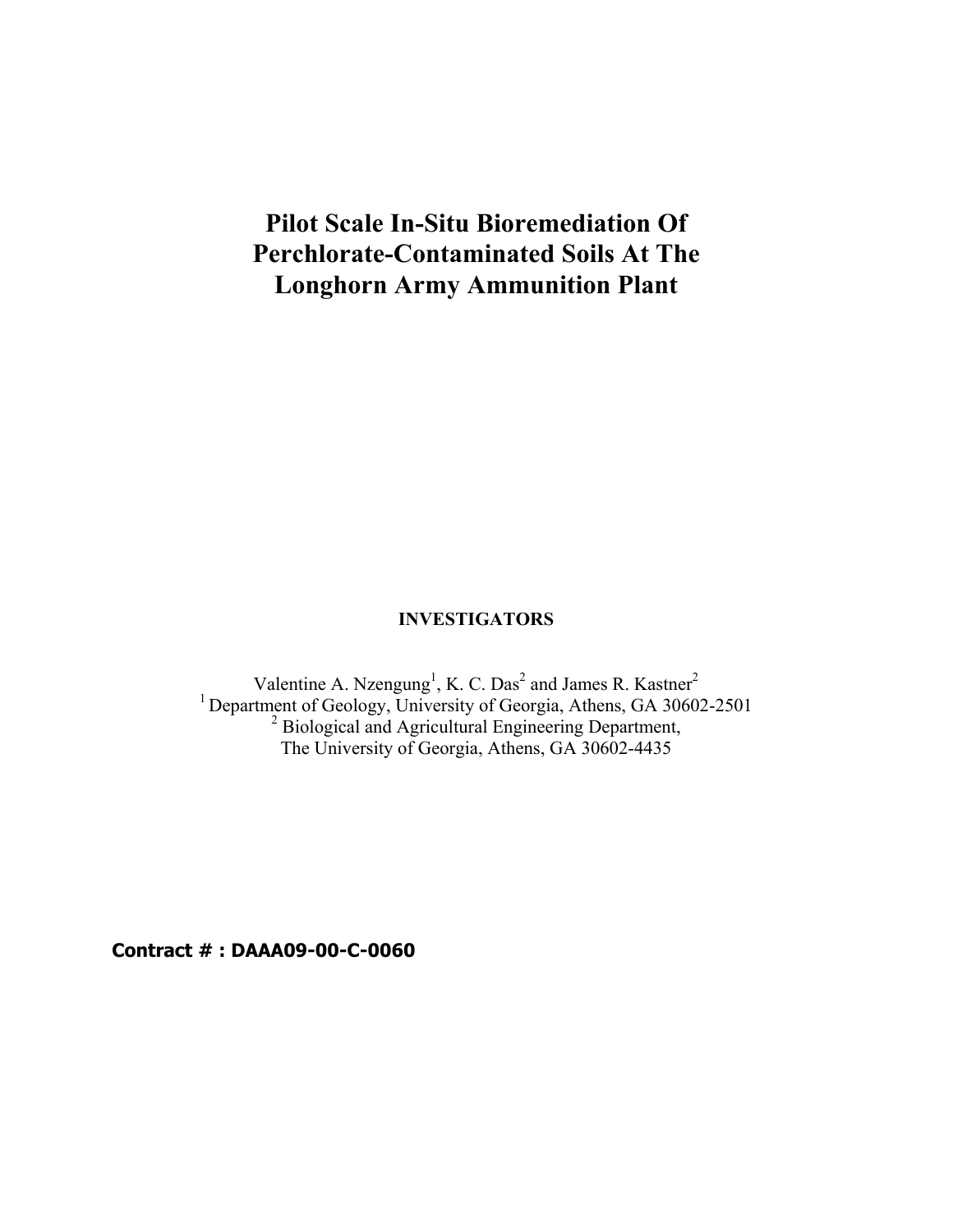Nzengung, Das and Kastner The University of Georgia, Athens GA Final Report on Perchlorate Remediation at LHAAP Page 2 of 28

#### **ABSTRACT**

Treatability studies were conducted to identify suitable carbon sources for the cleanup of perchlorate-contaminated soils at the Longhorn Army Ammunition Plant (LHAAP) in Karnack, Texas. A series of bench-scale experiments to measure the kinetics of perchlorate removal in LHAAP soil were conducted. The use of microorganisms to enhance bioremediation (biostimulation) was evaluated by applying such organic amendments as poultry manure, cow manure, horse manure, cotton waste, methanol and ethanol. The different amendments stimulated the biodegradation of perchlorate in the contaminated soils, with cotton waste resulting in slower rates compared to the other carbon sources. A series of column tests evaluating the transport behavior of ethanol in LHAAP soil suggested that the soil has very low ability to adsorb carbon. Based on the results of these initial treatability studies, a field demonstration study was conducted at the LHAAP site. Three carbon sources (ethanol, horse and chicken manure) were selected for pilot testing at the site.

The distribution of perchlorate across the plots varied widely and the maximum concentration of perchlorate in the selected treatment plots at the start of the pilot study was 400 mg/kg. The field demonstration started in October 2000. Six identical treatment plots (4.57 x 2.74 m) and one control cell (5.5 x 5.5 m) were sectioned off (isolated) using plastic liners. Duplicate cells were treated with the same predetermined concentration of each amendment and no amendment was added to the control cell. Water was applied to all 7 plots to achieve complete saturation only down to the desired treatment depths below ground surface (bgs). Maximum rates of perchlorate removal at the top layer during the start of the test are in the range of 6-7 mg/kg-soil/day. After 120-days of bioremediation, perchlorate concentrations in soil were reduced from initial values ranging from 8.4 to 295.3 mg/kg, down to 0.0 to 223.4 mg/kg. After ten months, we observed complete removal of perchlorate in the surface soils and varied reduction in the deeper layers. At the termination of the pilot study, the concentration of perchlorate in the wettest cells (except for the control) had decreased to non-detectable levels at all treatment depths. The effectiveness of the process varied with the type of organic amendment, wetness of the soils, and depth. It was found that under field conditions, horse manure and ethanol were superior carbon amendments. The results of this pilot study demonstrate that perchlorate-contaminated soils can be treated insitu by applying the cost-effective techniques we have developed to deliver nutrient amendments to desired depths.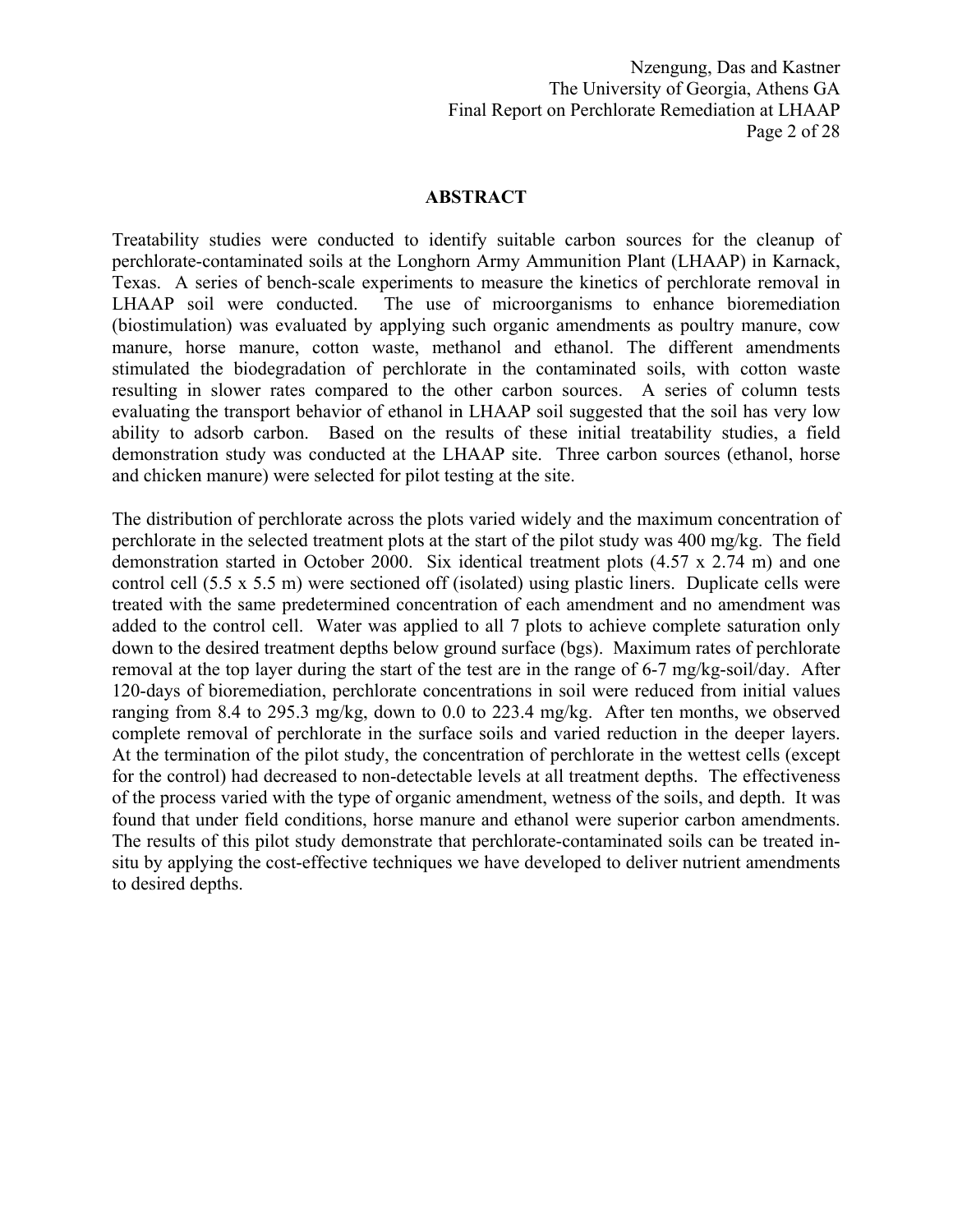Nzengung, Das and Kastner The University of Georgia, Athens GA Final Report on Perchlorate Remediation at LHAAP Page 3 of 28

### Section Topic Page Cover page 1 Abstract 2 Table of contents 3<br>Rationale 4 I Rationale<br>II Objective Objective 6 III Refinement of technology implementation using Bench-scale testing 7 IV Field scale demonstration of perchlorate remediation. 14 V Other related work - Modeling 24 VI Estimation of partition coefficient of ethanol with LHAAP soils 24 VII Soil extraction and analysis procedures 27 VIII Perchlorate measurement procedures 27 IX Conclusions 28

### **TABLE OF CONTENTS**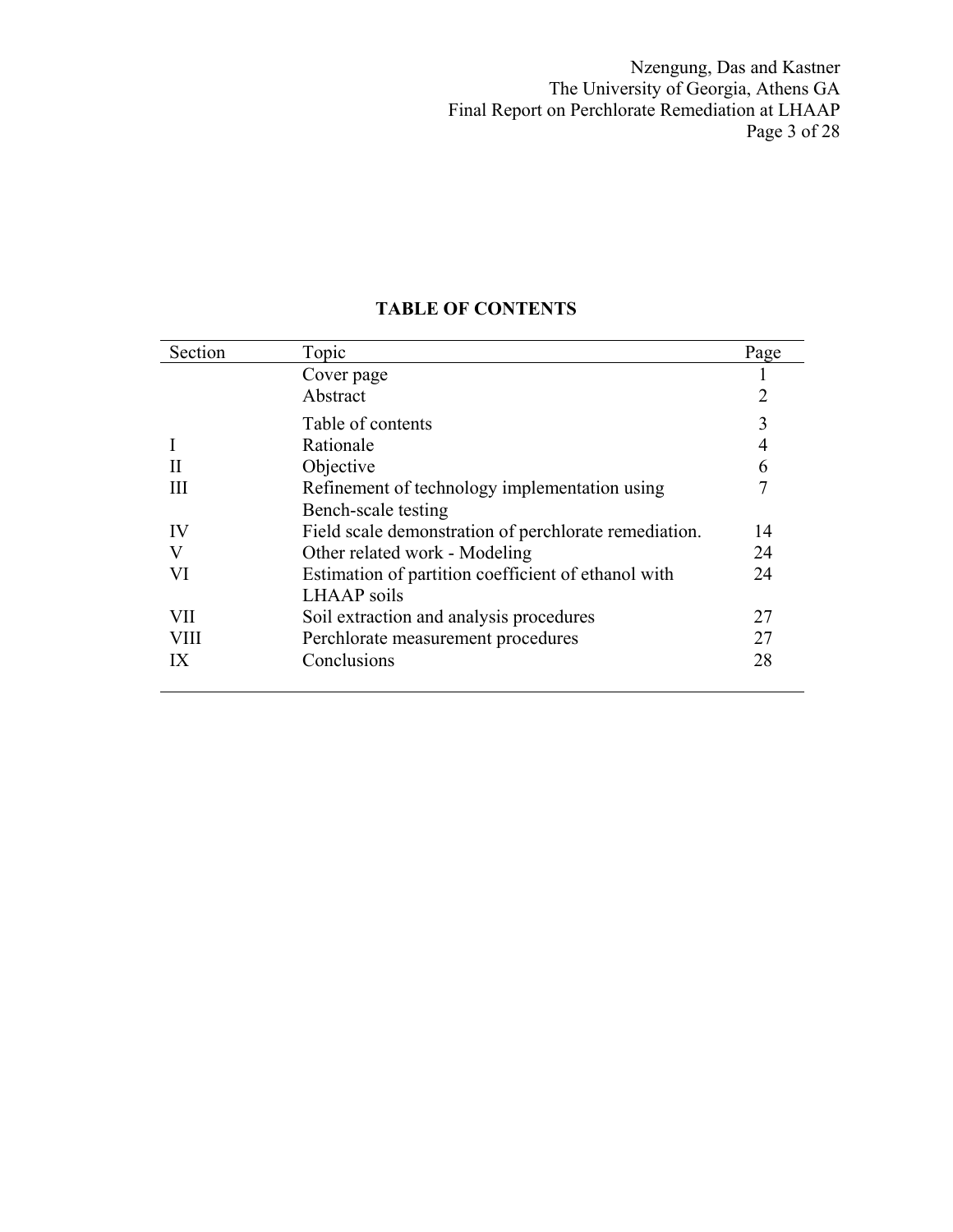Nzengung, Das and Kastner The University of Georgia, Athens GA Final Report on Perchlorate Remediation at LHAAP Page 4 of 28

# **I. RATIONALE**

### **Background**

Past industrial operations, testing, and training activities at numerous Department of Defense (DoD) installations have resulted in the release of many toxic chemicals substances into the soil, surface water, and groundwater. The use of cost-effective technologies to remediate impacted sites assists the U.S. military in meeting its stewardship goals while conserving resources that can be directed to maintaining its readiness capability.

The Longhorn Army Ammunition Plant (LHAAP) site is located in a moist, sub-humid to humid, mild climate with an average annual rainfall of 46 inches, which is fairly evenly distributed throughout the year. The depth to groundwater across the facility ranges from 1 to 70 ft below ground surface, with typical depth to groundwater being 12 to 16 feet. Groundwater generally occurs under unconfined conditions with frequent occurrence of perched and local confining conditions due to the high clay content and highly variable stratigraphy. LHAAP is presently inactive and scheduled to be transferred to the US fish and wildlife service. A 1998 Remedial Investigation/Feasibility Study (RI/FS) for the LHAAP indicates that perchlorate has seriously impacted surface water, groundwater and soils at the site.

Located in the Production Area of Longhorn AAP and in the watershed area of Goose Prairie Creek is Building 25-C. Building 25-C has been identified as a building where ammonium perchlorate was ground prior to being incorporated in rocket motors and flare propellants. A characterization of perchlorate concentrations around building 25-C prior to remedial action is presented in Table 1 and the corresponding soil types in the sampling area is provided in Table 2.

|                                        |            |        | $\frac{1}{2}$ rain, $(\mu g / \kappa g)$ , $\frac{1}{2}$ $\alpha$ in product to August 1990)<br><b>Sampling Location</b> |                              |        |        |                                  |         |        |        |
|----------------------------------------|------------|--------|--------------------------------------------------------------------------------------------------------------------------|------------------------------|--------|--------|----------------------------------|---------|--------|--------|
|                                        |            | 25C1   | 25C2                                                                                                                     | 25C3                         | 25C4   | 25C5   | 25C <sub>6</sub>                 | 25C7    | 25C8   | 25C9   |
| $\mathbf{f}$<br>epths<br>Á<br>Sampling | $0 - 0.5'$ | 27,500 | 84,800                                                                                                                   | 1,920                        | 1,390  | 2,900  | 6,050/<br>5,880 QC/<br>11,000 QA | 140,000 | 1,640  | 84,200 |
|                                        | $4' - 5'$  | 58,800 | 335                                                                                                                      | 22.1/<br>23.1QC/<br>$<$ 40QA | 36,900 | 50,700 | 165,000                          | 3,690   | 21,900 | 81,600 |
|                                        | $9' - 10'$ | 10,700 | 5,720                                                                                                                    | 12,300                       | 3,570  | 15,200 | 118,000                          | 2,310   | 14,400 | 8,090  |

TABLE 1.

Measured perchlorate concentrations around building 25-C at the Longhorn Army Ammunition Plant,  $(\mu\sigma/k\sigma)$ , (Sampled 18 August 1998).

**Source:** 1998 Remedial Investigation/Feasibility Study (RI/FS) for LHAAP, Texas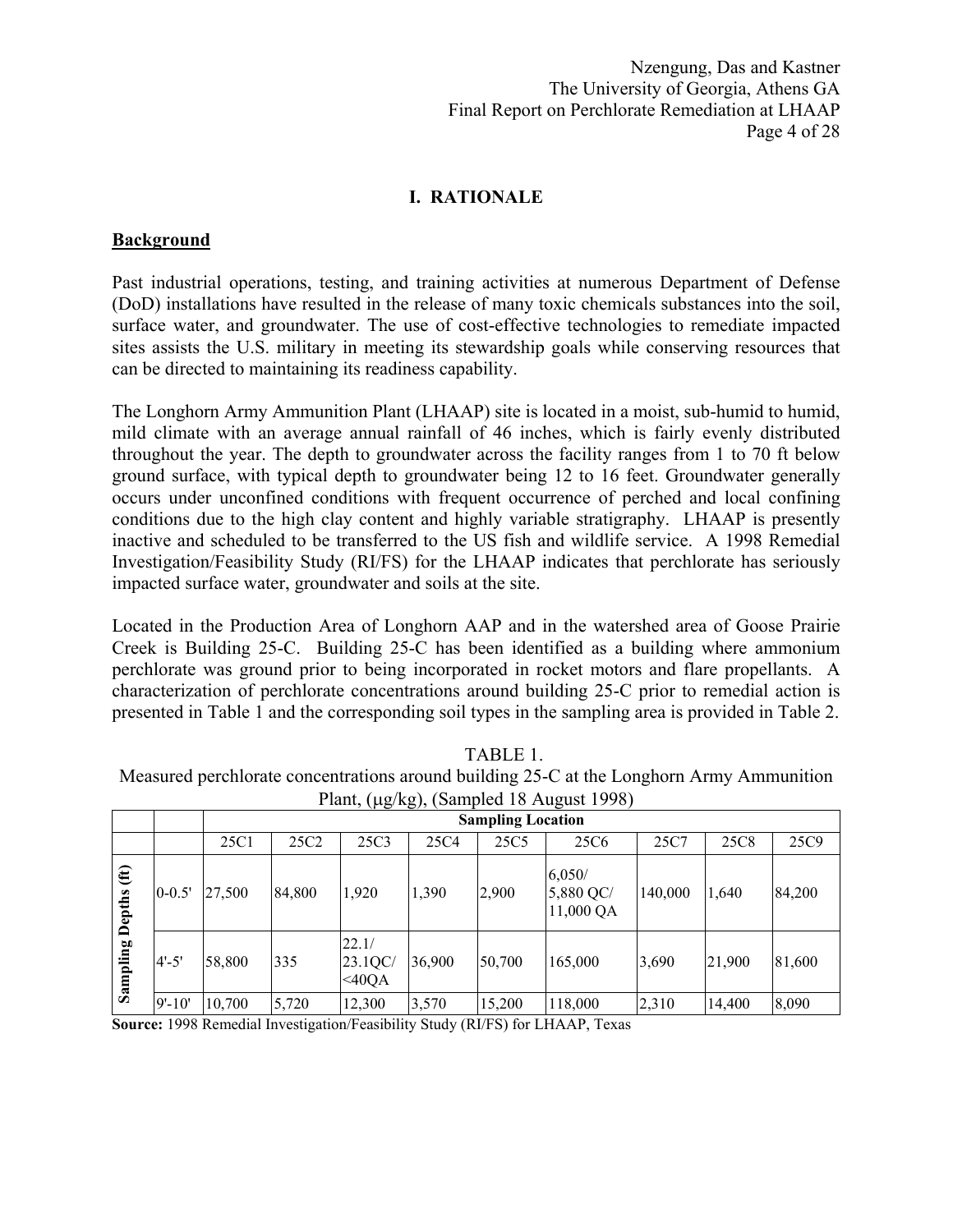The Texas Environmental Protection Division and the U.S. Army have been seeking low cost remedial technologies for the clean up of perchlorate, TNT, and other contaminants at this site. The removal of perchlorate from soils using phytoremediation was considered as one alternative. However, this approach is a very slow process at this site because the tree roots that promote rhizodegradation are not evenly spread out in contaminated soil, thus limiting rhizosphere activity in the absence of organic carbon.

|                                        |            |                                   | bon sumpling assemption for sumpling around outfung 25 $\circ$   companion more to Tuble<br><b>Sampling Location</b> |                                        |                                     |                                                   |                               |                                                                  |                                    |                                         |
|----------------------------------------|------------|-----------------------------------|----------------------------------------------------------------------------------------------------------------------|----------------------------------------|-------------------------------------|---------------------------------------------------|-------------------------------|------------------------------------------------------------------|------------------------------------|-----------------------------------------|
|                                        |            |                                   |                                                                                                                      |                                        |                                     |                                                   |                               |                                                                  |                                    |                                         |
|                                        |            | 25C1                              | 25C <sub>2</sub>                                                                                                     | 25C3                                   | 25C4                                | 25C5                                              | 25C <sub>6</sub>              | 25C7                                                             | 25C8                               | 25C9                                    |
| $\mathbf{f}$<br><b>Sampling Depths</b> | $0 - 0.5'$ | Yellow<br>Brown<br>silty Sand     | Tan silty<br>Sand                                                                                                    | Yellow<br>Brown/<br>Gray silty<br>Sand | Light<br><b>Brown</b><br>silty Sand | <b>Brown</b><br>Silty Sand                        | Yellow<br>Brown<br>silty Sand | <b>Brown</b><br>Sand                                             | Mixed<br>Sand/<br>Gravel           | Yellow<br><b>Brown</b><br>silty Sand    |
|                                        | $4' - 5'$  | Gray-red<br>stiff Clay            | Gray<br>clayey<br>Sand                                                                                               | Gray<br>clayey<br>silty Sand<br>(wet)  | Gray silty<br>Sand                  | Mottled<br>Brown/<br>Gray<br>clayey<br>silty Sand | Gray silty<br>Sand            | Gray silty<br>Sand w/dk<br>brown<br>woody<br>type fiber<br>mixed | <b>Brown</b><br>Gray silty<br>Sand | Mottled<br>Brown/<br>Gray silty<br>Sand |
|                                        | $9' - 10'$ | Gray<br>clayey<br>Sand<br>(moist) | Yellow<br><b>Brown</b><br>clayey<br>Sand<br>(wet)                                                                    | <b>Brown</b><br>Sand<br>(wet)          | Gray<br>clayey<br>Sand              | Gray/Bro<br>wn clayey<br>Sand                     | Gray silty<br>Sand            | Brown<br>silty Sand<br>(wet)                                     | Gray silty<br>Sand                 | Gray silty<br>Sand                      |

TABLE 2. Soil sampling description for sampling around building 25-C [Companion table to Table]

**Source:** 1998 Remedial Investigation/Feasibility Study (RI/FS) for LHAAP, Texas

### **Feasible alternative**

A large body of literature suggests that ubiquitous perchlorate-reducing microorganisms are present in groundwater, soils, and sediments. Our work in phytoremediation has confirmed that microbial systems in the rhizosphere contribute significantly to perchlorate transformation. Based on this information, we proceeded to develop a biotreatment system for perchloratecontaminated soils that addresses the shortcomings of phytoremediation treatment at this site.

The technology employs a system for surface application of amendments that enhance in-situ bioremediation of perchlorate at defined depths. The sandy nature of the topsoils around Building 25C (Table 2) presents favorable conditions for this approach. The biotreatment system is essentially a composting system with suitable carbon sources added at the surface and allowed to infiltrate the soil profile.

The technology is relatively inexpensive and sufficiently effective that it can be implemented on a large scale to clean up many acres of perchlorate contamination in soils within a very short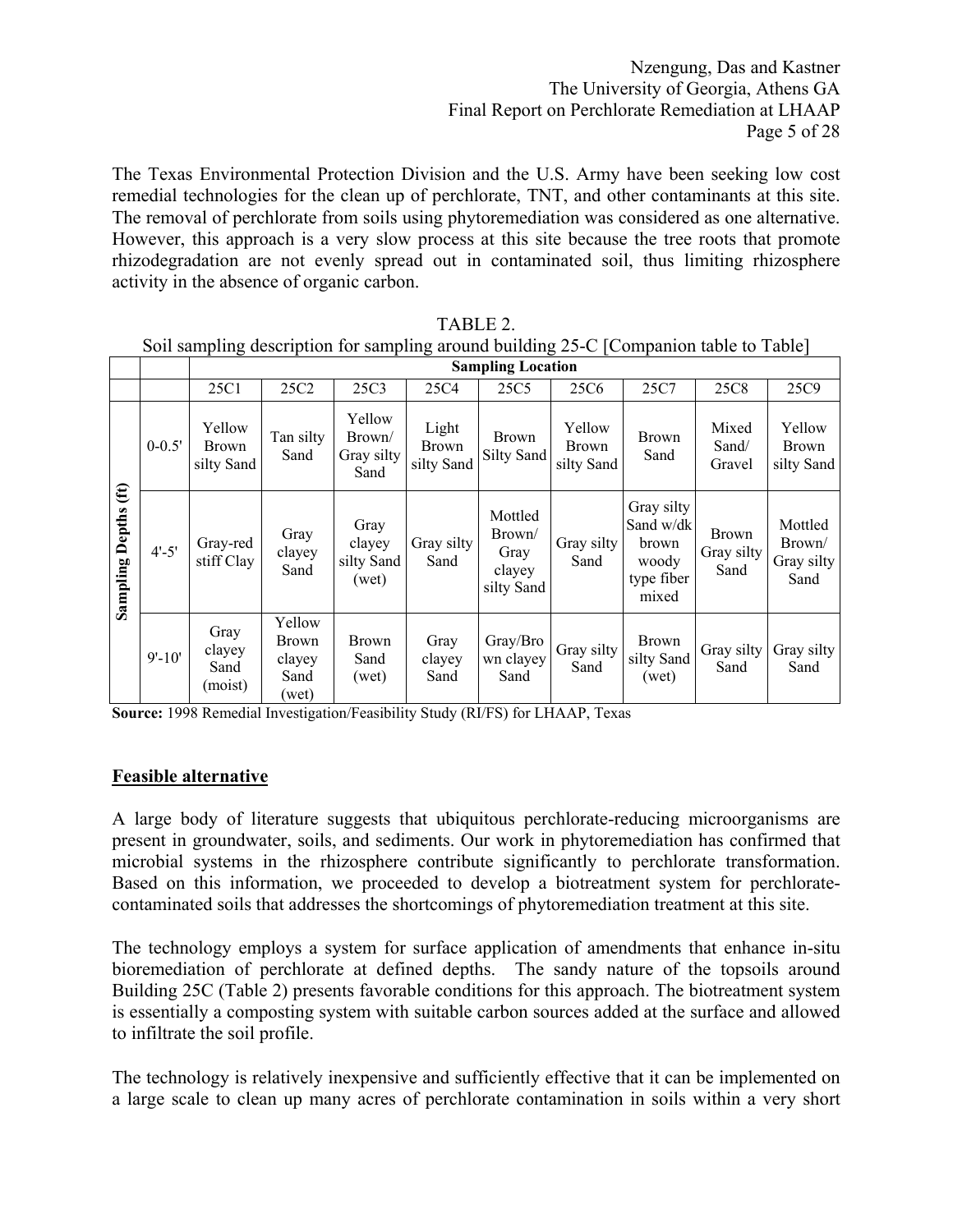Nzengung, Das and Kastner The University of Georgia, Athens GA Final Report on Perchlorate Remediation at LHAAP Page 6 of 28

time. Adding a suitable carbon (electron) source to the soil contaminated with perchlorate results in the enhancement of transformation of perchlorate to chloride. We have identified and tested the best amendments [preliminary bench scale evaluation] for LHAAP in completed laboratory tests using perchlorate-contaminated soils collected from this site. Since soils are very heterogeneous, different types of amendments are required to formulate the most effective system and achieve optimum degradation rates.

Demonstration and validation data of biotreatment systems for perchlorate-contaminated soils is a special need that supports DoD's cleanup efforts and transfer of the technology. Compostingbiotreatment like phytoremediation has very low initial startup and maintenance costs, and can attenuate contaminant concentrations to very low levels. Combined with other technologies intended for source removal, this approach can be very effective as a long-range strategy. Therefore, the overall goals of this project were to develop and evaluate the Composting-Biotreatment technology and transfer the technology through an onsite pilot demonstration at LHAAP.

# **II. OBJECTIVES**

- Refine an in-situ bioremediation approach using bench scale testing that will lead to final plans for field scale demonstration.
- Implement field scale demonstrations of surface application of amendments to treat perchlorate-contaminated soils.
- Evaluate feasibility of *in-situ* bioremediation of the vadose zone.
- Conduct batch studies to evaluate kinetics of perchlorate degradation for each carbon source tested in the field.
- Select an inexpensive and effective carbon source that will provide for rapid perchlorate reduction, specifically in soils at the LHAAP.
- Determine the maximum depth to which the soils at the LHAAP site can be treated using Composting-Biotreatment technology.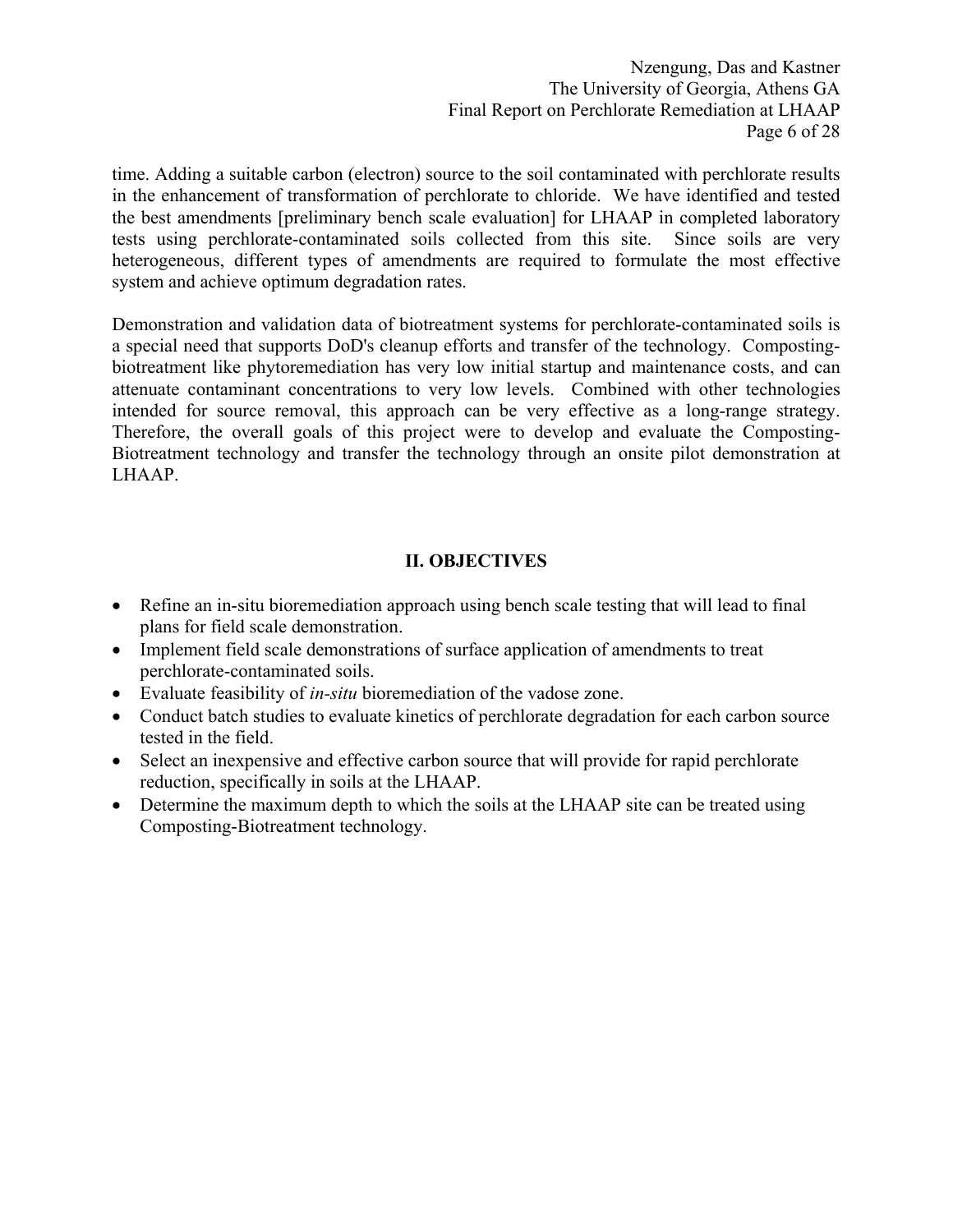# **III. REFINEMENT OF TECHNOLOGY IMPLEMENTATION USING BENCH-SCALE TESTING**

A series of bench-scale tests were conducted to evaluate the amount of amendment and the type of amendment that would be most suitable for the soils at LHAAP. Soil samples were obtained from LHAAP around building 25-C and transported to our laboratory. Several organic amendments including cow manure, chicken litter, cotton gin waste, methanol, molasses, and ethanol were evaluated. Table 3 summarizes the types of experiments and duration. Individual experimental procedures and their results are described in the following sections.

| amendment-LHAAP soil interactions. |                                                    |  |  |  |  |
|------------------------------------|----------------------------------------------------|--|--|--|--|
| Date of Exp.                       | Treatments                                         |  |  |  |  |
| $Start - End$                      |                                                    |  |  |  |  |
| May $5, 2000 -$ June 14-15         | LHAAP Soil+ [CM, CL, CGT, MeOH, EtOH] <sup>1</sup> |  |  |  |  |
| Undated                            | LHAAP Soil slurry+Amendment [MeOH]                 |  |  |  |  |
|                                    | Run time 31d                                       |  |  |  |  |
| June $15 -$ July 20                | LHAAP Soil slurry+[CL, CGT]                        |  |  |  |  |
|                                    | Run time 35d                                       |  |  |  |  |
| June $28 -$ July 21                | LHAAP Soil slurry+[CM]                             |  |  |  |  |
|                                    | Run time 22d                                       |  |  |  |  |
| Undated                            | LHAAP Soil+[CL, CGT, Mol]                          |  |  |  |  |
|                                    | Run time 3.2d                                      |  |  |  |  |
| July 25                            | TIC and TOC on CL extracts in DI water             |  |  |  |  |
| July $27 - Aug 4$                  | LHAAP Soil+GW+[CL different levels]                |  |  |  |  |
|                                    | Run time 8 d                                       |  |  |  |  |
| July 28                            | $LHAAP GW+[CL]$                                    |  |  |  |  |
|                                    | Run time = $10d$                                   |  |  |  |  |
| Legend of symbols used:            |                                                    |  |  |  |  |

|--|

Summary of bench – scale experiments that were conducted to evaluate

CM – Cow manure

- $CME Cow$  manure extract prepared by mixing raw cow manure with DI water
- CL Chicken litter [or manure]
- CLE Chicken litter extract prepared by mixing chicken litter with DI water
- CGT Cotton gin trash
- DI Deionized water
- MeOH Methanol
- Mol Molasses
- GW Ground water [from the LHAAP site]

# **May 5 – Experiment (Refer to Table 3)**

Procedure: CME and CLE were prepared by mixing CM and CL with DI water in a ratio of 1:1 ( $v/v$ ). CGT extract was prepared by mixing CGT with DI water at a 1:2 ( $v/v$ ) ratio. The LHAAP soil was used in this trial. Water used in this mix was ICT-8 water from LHAAP (contains about 35 ppm perchlorate). In addition DI water was used. Samples were kept in 500 mL Erlenmeyer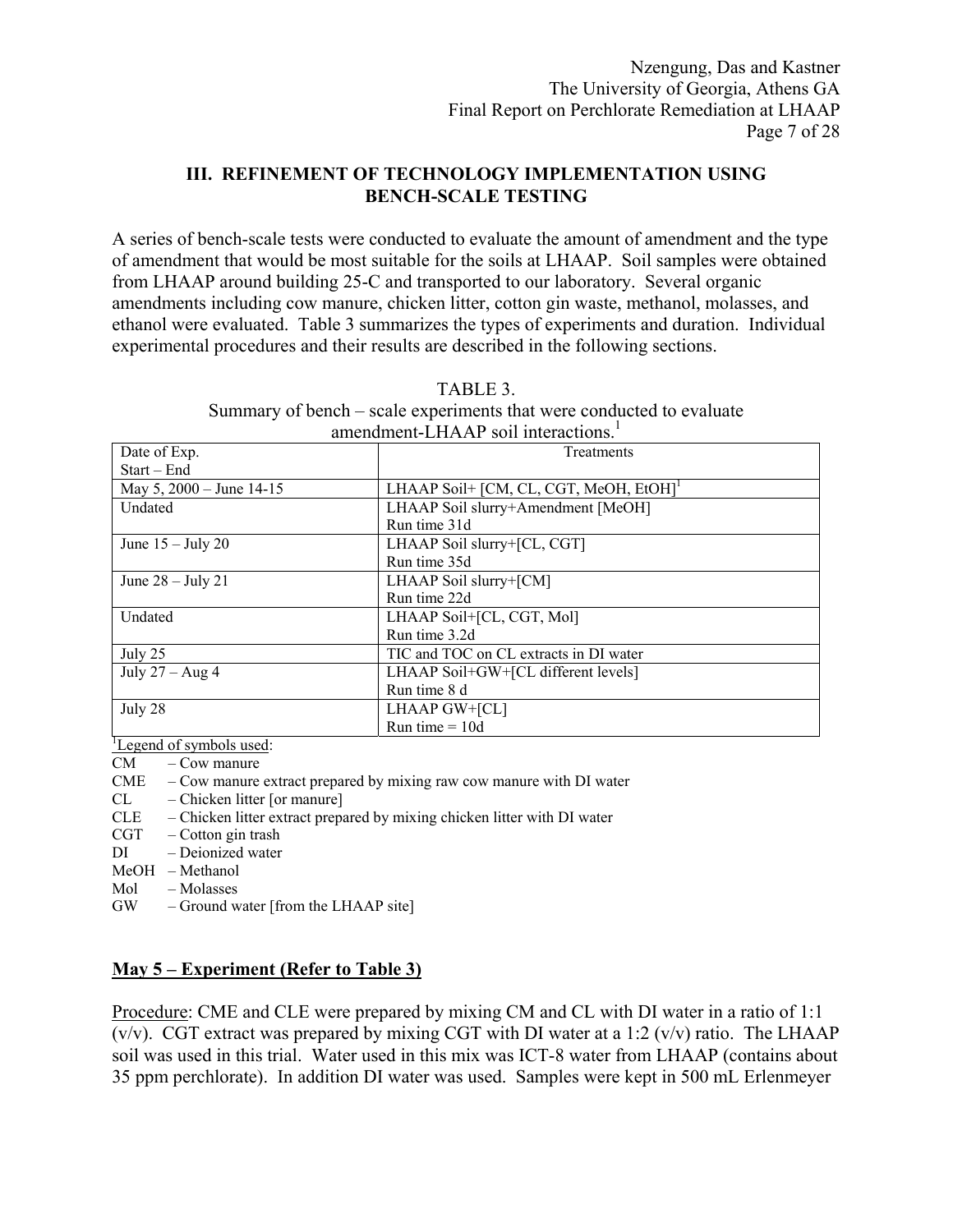flasks and allowed to sit at room temperature for 40 and 41 days before analysis. Table 4 below shows a list of treatments.

|                | Summary of treatments and results obtained in bench-scale testing. |                               |               |  |  |  |  |
|----------------|--------------------------------------------------------------------|-------------------------------|---------------|--|--|--|--|
| $Tmt \#$       | Treatment                                                          | Final Perchlorate             | Perchlorate   |  |  |  |  |
|                | [100 mL DI water was added to each flask after treatment           | concentration <sup>1, 2</sup> | analysis date |  |  |  |  |
|                | below was prepared]                                                | mg/kg                         |               |  |  |  |  |
|                | $250$ g Soil + $250$ mL CME                                        | 0.00                          | June 14       |  |  |  |  |
| $\overline{2}$ | $250$ g Soil + 50 mL CME                                           | 0.26                          | June 15       |  |  |  |  |
| $\mathcal{E}$  | $250$ g Soil + 50 mL CLE                                           | 0.00                          | June 15       |  |  |  |  |
| $\overline{4}$ | $\overline{250 \text{ g Soil}} + 50 \text{ mL CGT extract}$        | 0.00                          | June 15       |  |  |  |  |
| 5              | 250 g Soil + 50 mL MeOH (at $20\%$ conc.) <sup>3</sup>             | 184.1                         | June 15       |  |  |  |  |
| 6              | $250$ g Soil + 50 mL Mol                                           | 35.0                          | June 15       |  |  |  |  |
| 7              | 250 g Soil + 50 mL Diluted Mol (at 50% conc.) <sup>3</sup>         | 4.9                           | June 15       |  |  |  |  |
| 8              | 250 g Soil + 50 mL Diluted CME (at 50% conc.) <sup>3</sup>         | 0.26                          | June 15       |  |  |  |  |
| 9              | $250$ g Soil + 50 mL Water [Control 1]                             | 190.7                         | June 15       |  |  |  |  |
| 10             | $250$ g Soil + 50 mL Water [Control 2]                             | 187.4                         | June 15       |  |  |  |  |

TABLE 4. Summary of treatments and results obtained in bench-scale testing.

 $\frac{1}{2}$  Average of 2 replicate analysis [not replicated treatment] <sup>1</sup>Average of 2 replicate analysis [not replicated treatment]<br><sup>2</sup>Chromatogram save treatment saytracted with 250 mL D

 $^{2}$ Chromatogram says treatment – extracted with 250 mL DI water  $^{3}$ Dilutions performed with dejonized water analysis showed no new

<sup>3</sup>Dilutions performed with deionized water analysis showed no perchlorate.

# **June 15 – Experiment (Refer Table 3)**

Procedure: Soil plus one gram chicken manure or one gram cotton waste plus 20 ppm perchlorate. Duplicate samples were sacrificed for perchlorate analysis at predetermined time intervals.

Results: The concentration of perchlorate in the soil slurry over a period of 35 days is shown in Figure 2. Dramatic reduction in perchlorate from 35 mg/L down to less than 1.0 mg/L within five days are seen in the chicken litter amended treatments. Thereafter the concentration remained close to zero in this treatment.

Cotton waste was less effective compared to chicken manure. The high amount of organic carbon and micronutrients in the chicken manure can be the reason for this effectiveness. Previous work has shown that in the presence of organic carbon, indigenous microorganisms are capable of using perchlorate as a terminal electron donor and transforming it to chlorate (Figure 2).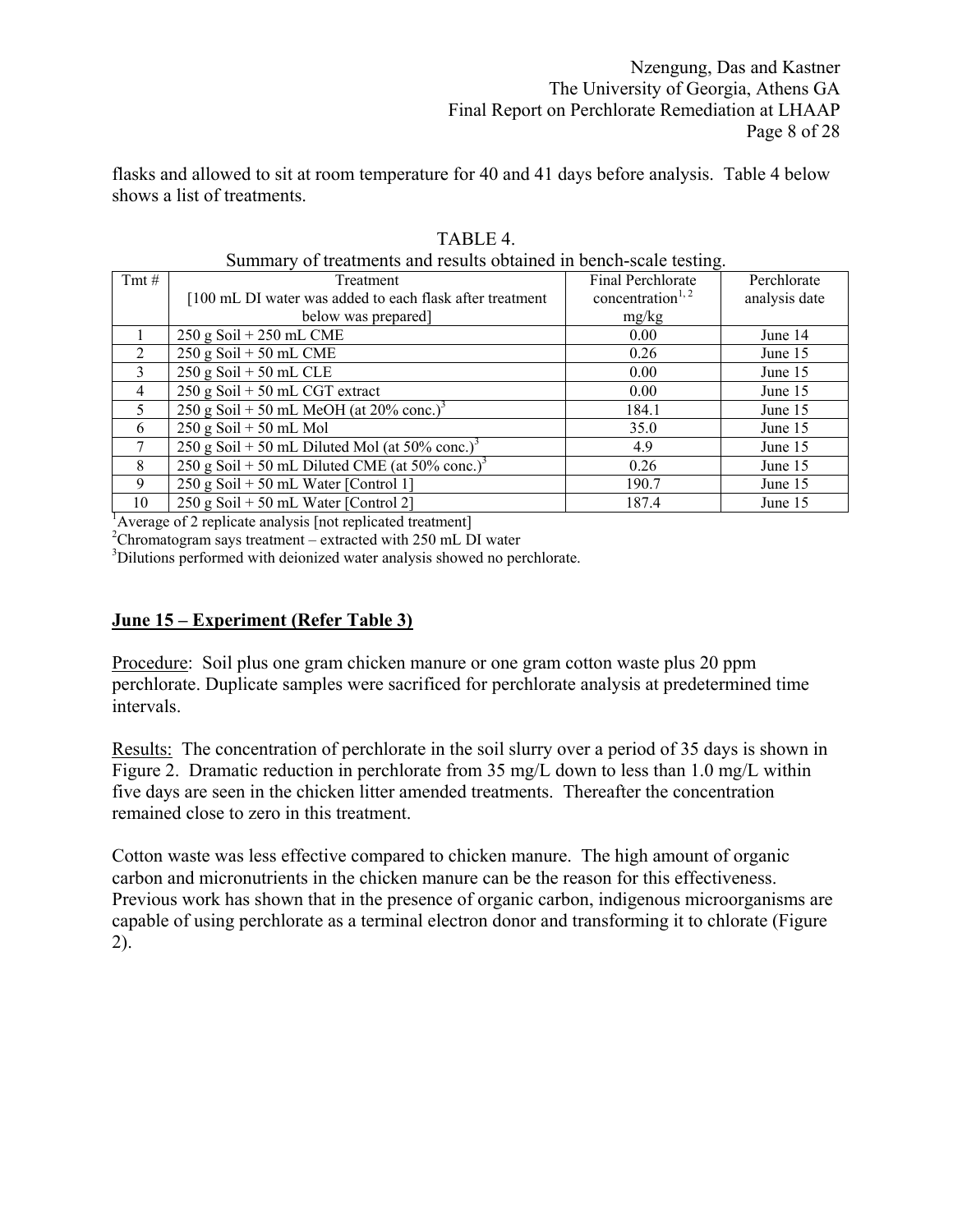Nzengung, Das and Kastner The University of Georgia, Athens GA Final Report on Perchlorate Remediation at LHAAP Page 9 of 28



**Figure 2. Biodegradation of Perchlorate Flasks contained 25g Soil+1g Amendment, Control was Umamended**

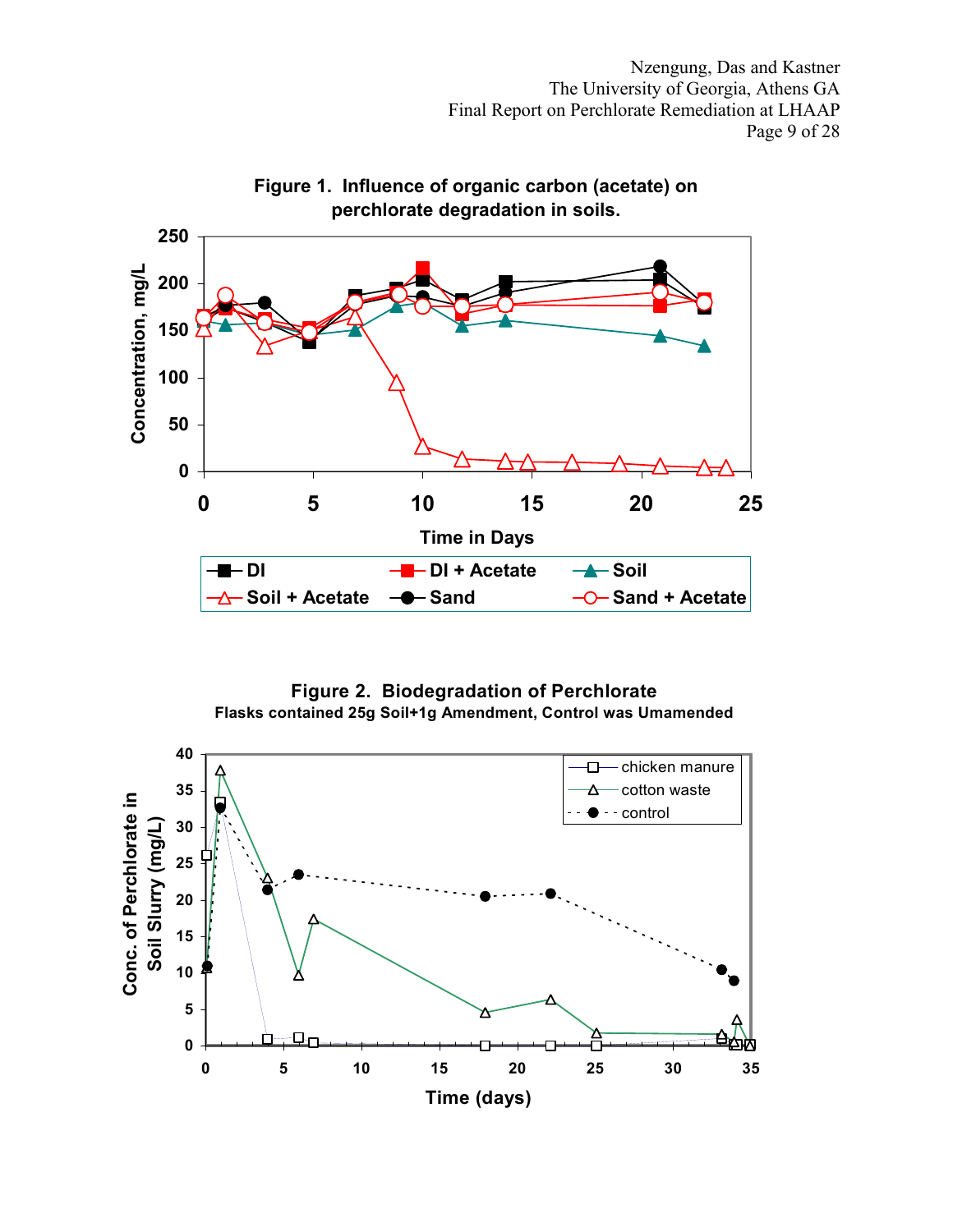# **June 28 – Experiment (Refer Table 3)**

Procedure: CME was prepared by mixing 500g of dry cow manure with 1 L of DI water. Treatment consisted of mixing 25 g of contaminated soil with 10 mL of CME+ ICT-8 LHAAP of perchlorate-contaminated water (34.3 ppm).

Results: Similar reduction in concentration of perchlorate is seen in the cow manure treated soil slurry (Figure 3). The concentration was reduced from initial values to stable values within three days. In the case of the control, the concentration stabilized at approximately 17 mg/L and remained at that level for the duration of the experiment. The cow manure amended treatment reduced to a lower level of approximately 7 mg/L where it stabilized (Figure 3).



# **July 27 – Experiment (Refer Table 3)**

Procedure: CME was prepared by mixing 500 g fresh cow manure with 1 L DI water. Different volumes of CME [0 to 32mL] were mixed with 25g of contaminated Soil and 25mL of GW [ICT-8]. Control was amended with DI water in a volume equal to the CME added to treatments. Flasks were incubated for eight days [July 27 - Aug 4] and analyzed.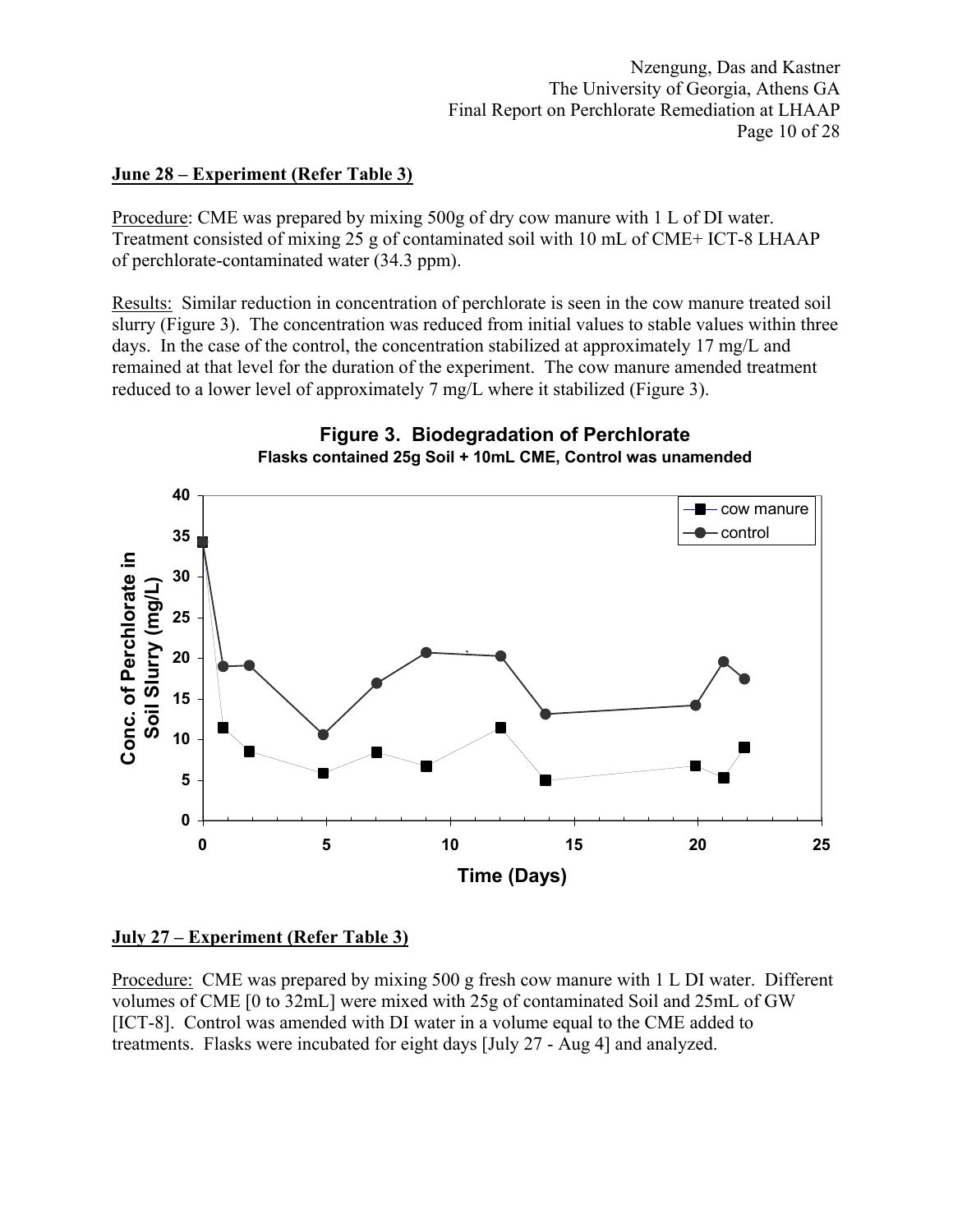Results:

The data obtained in the experiment is provided below in Table 5 for verification. The data have been summarized in Figure 4 following the table. The reduction in perchlorate concentration in various treatments ranged from 86.2 to 100%. In lower dosages of less than 1mL added to the sample solution (25 g soil + 25 mL GW), the removal was in the range of 86.2 to 89.5 % when compared to the controls.

At the higher dosage of cow manure extract ( $>2$  mL per sample solution (25 g soil + 25 mL GW)), the removal was complete within the test period. There appeared to be little advantage in increasing the amount of cow manure extract added to the treatments (Table 5).

**TABLE 5. Experimental data from July 27: Treatments and concentrations** 

**SAMPLE COMPOSITION:**  25g soil (LHAAP), 25ml ICT-8, Different amounts of Cow manure and DI.

**EXTRACT COMPOSTION:** 

Extract made from 500g of fresh cow manure and 1Liter of DI Water.

**Prepared on 07/27/00,** 

**Sampled on 8/4/00.**

|                    |                    |                   | Conc.<br>Rep1 | Conc.<br>Rep 2 | Average  | Average<br>Treatment. |
|--------------------|--------------------|-------------------|---------------|----------------|----------|-----------------------|
| <b>SAMPLE NAME</b> | <b>VOLUME</b>      | <b>DILUTION</b>   | mg/L          | mg/L           | Control. | mg/kg                 |
| CM CONTROL1        | 0ml DI water       | 10                | 31.86         | 33.06          | 32.46    | 3.42                  |
| <b>CM CONTROL2</b> | 0.25ml DI water    | 10                | 27.00         | 27.07          | 27.04    | 3.50                  |
| <b>CM CONTROL3</b> | 0.5ml DI water     | 10                | 32.59         | 32.63          | 32.61    | 3.40                  |
| <b>CM CONTROL4</b> | 1ml DI water       | 10                | 35.58         | 35.71          | 35.65    | 4.92                  |
| CM CONTROL5        | 2ml DI water       | 10                | 33.97         | 34.02          | 33.99    | 0.03                  |
| <b>CM CONTROL6</b> | 4ml DI water       | 10                | 27.22         | 27.30          | 27.26    | 0.01                  |
| CM CONTROL7        | 8ml DI water       | 10                | 22.67         | 22.60          | 22.63    | 0.00                  |
| <b>CM CONTROL8</b> | 16ml DI water      | 10                | 11.00         | 10.96          | 10.98    | 0.00                  |
| CM CONTROL9        | 32ml DI water      | 10                | 11.17         | 11.11          | 11.14    | 0.00                  |
|                    |                    | <b>TREATMENTS</b> |               |                |          |                       |
| CM <sub>1</sub>    | 0.25ml cow manure  | $\overline{2}$    | 3.42          | 3.40           | 3.41     |                       |
| $CM$ 1B            | $^{\prime\prime}$  | 2                 | 3.42          | 3.43           | 3.42     | 3.42                  |
| CM <sub>2</sub>    | 0.25ml cow manure  | $\overline{2}$    | 3.41          | 3.69           | 3.55     |                       |
| CM2B               | $^{\prime\prime}$  | 2                 | 3.41          | 3.49           | 3.45     | 3.50                  |
| CM <sub>3</sub>    | 0.5ml cow manure   | $\overline{c}$    | 3.40          | 3.36           | 3.38     |                       |
| CM <sub>3B</sub>   | "                  | 2                 | 3.41          | 3.42           | 3.41     | 3.40                  |
| CM <sub>4</sub>    | 1ml cow manure     | $\overline{2}$    | 6.31          | 6.36           | 6.33     |                       |
| $CM$ 4B            | $\pmb{\mathsf{H}}$ | 2                 | 3.48          | 3.54           | 3.51     | 4.92                  |
| CM <sub>5</sub>    | 2ml cow manure     | $\overline{c}$    | 0.00          | 0.00           | 0.00     |                       |
| $CM$ 5 $B$         | $\pmb{\mathsf{H}}$ | 2                 | 0.05          | 0.07           | 0.06     | 0.03                  |
| CM <sub>6</sub>    | 4ml cow manure     | 2                 | 0.00          | 0.00           | 0.00     |                       |
| CM6B               | $\pmb{\mathsf{H}}$ | 2                 | 0.00          | 0.03           | 0.02     | 0.01                  |
| CM <sub>7</sub>    | 8ml cow manure     | 2                 | 0.00          | 0.01           | 0.00     |                       |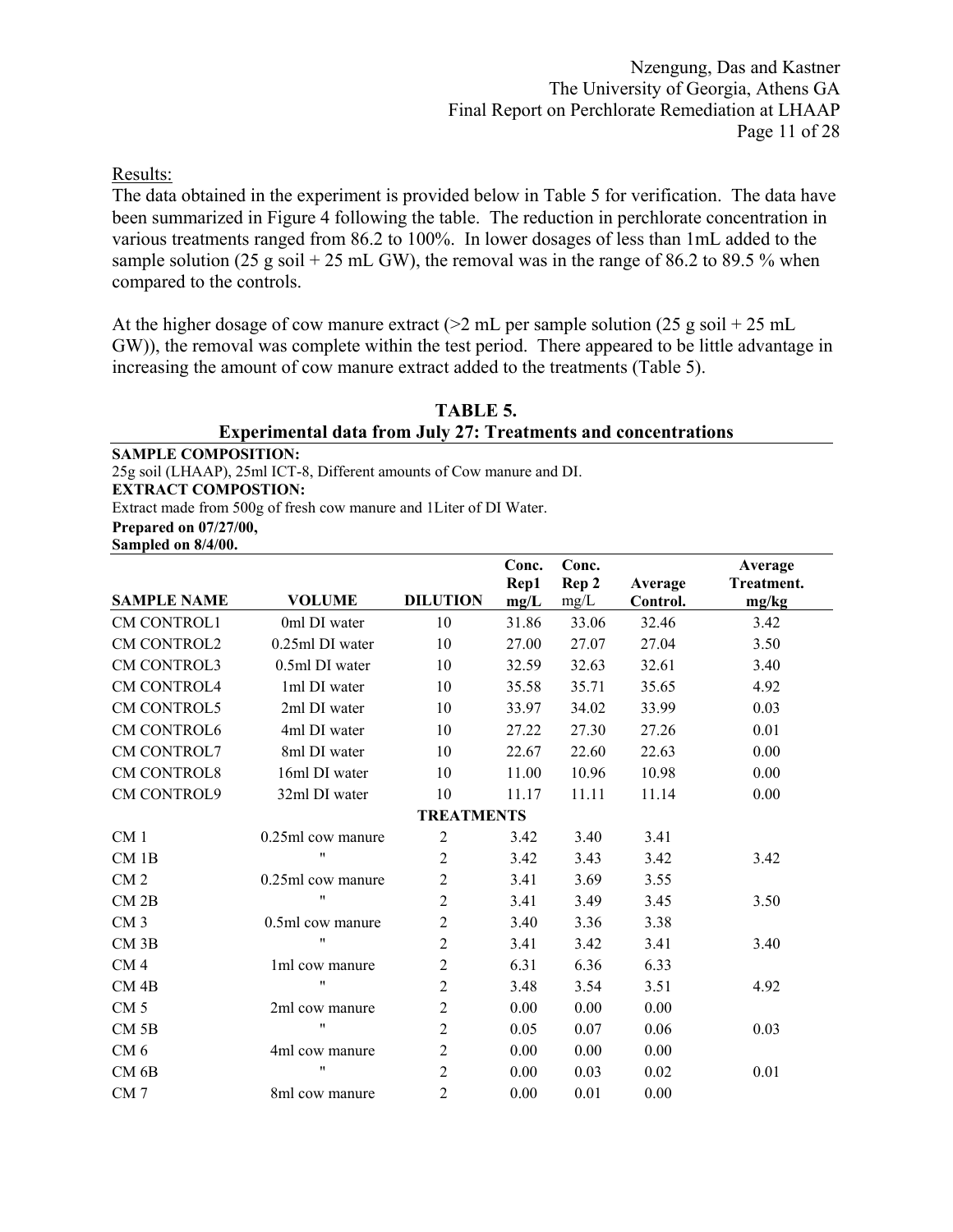|                  |                   |   |      |      |      | Nzengung, Das and Kastner                        |
|------------------|-------------------|---|------|------|------|--------------------------------------------------|
|                  |                   |   |      |      |      | The University of Georgia, Athens GA             |
|                  |                   |   |      |      |      | Final Report on Perchlorate Remediation at LHAAP |
|                  |                   |   |      |      |      | Page 12 of 28                                    |
|                  | 11                |   |      |      |      |                                                  |
| $CM$ 7B          |                   | 2 | 0.00 | 0.00 | 0.00 | 0.00                                             |
| CM <sub>8</sub>  | 16ml cow manure   | 2 | 0.00 | 0.00 | 0.00 |                                                  |
| CM <sub>8B</sub> | $^{\prime\prime}$ | 2 | 0.00 | 0.00 | 0.00 | 0.00                                             |
| CM <sub>9</sub>  | 32ml cow manure   | 2 | 0.00 |      | 0.00 |                                                  |
| CM 9B            | $^{\prime\prime}$ | 2 | 0.00 | 0.00 | 0.00 | 0.00                                             |

# **Figure 4. Effect of addition of different quantities of Cow Manure Extract on Perchlorate biodegradation**



# **July 25 – TIC/TOC extraction experiment (Refer Table 3)**

In order to determine the amount of extractable organic and inorganic carbon in the extracts, TIC/TOC were measured.

Procedure: Different quantities of fresh chicken litter was mixed with DI water to provide extractions of differing concentrations. TOC and TIC were measured on the resulting extracts. The chicken litter/water mixtures were stirred for 2 hours and then filtered with a regular coffee filter.

# Results:

As expected, increasing the amount of chicken litter in the extract increased the total organic carbon (Figure 5). There appears to be a point of saturation at approximately 25 g/100 mL. The corresponding TOC extractable was 2600 µg in the 100 mL solution.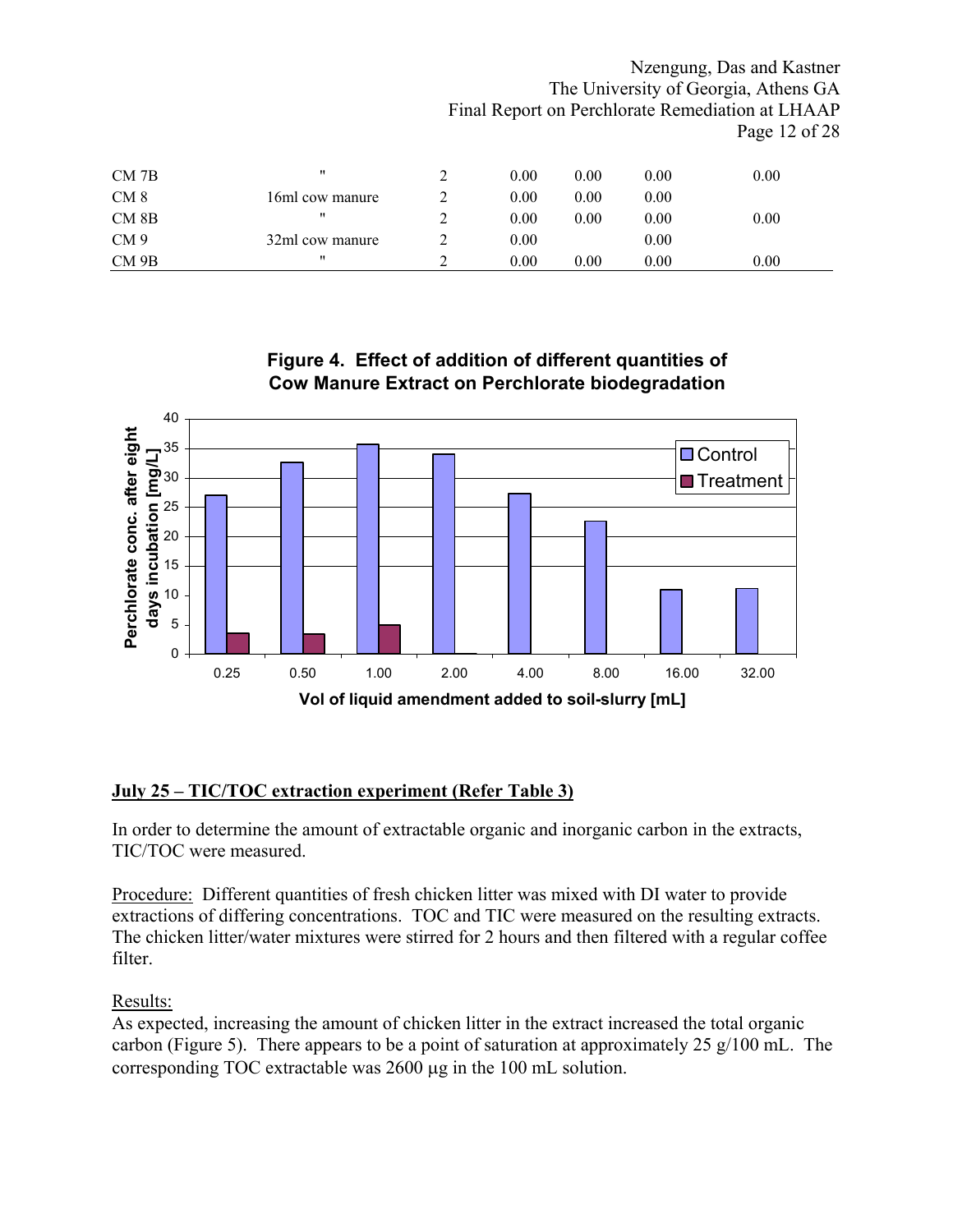Nzengung, Das and Kastner The University of Georgia, Athens GA Final Report on Perchlorate Remediation at LHAAP Page 13 of 28



**Figure 5. Extractable carbon from chicken litter at different mixture strenghts.**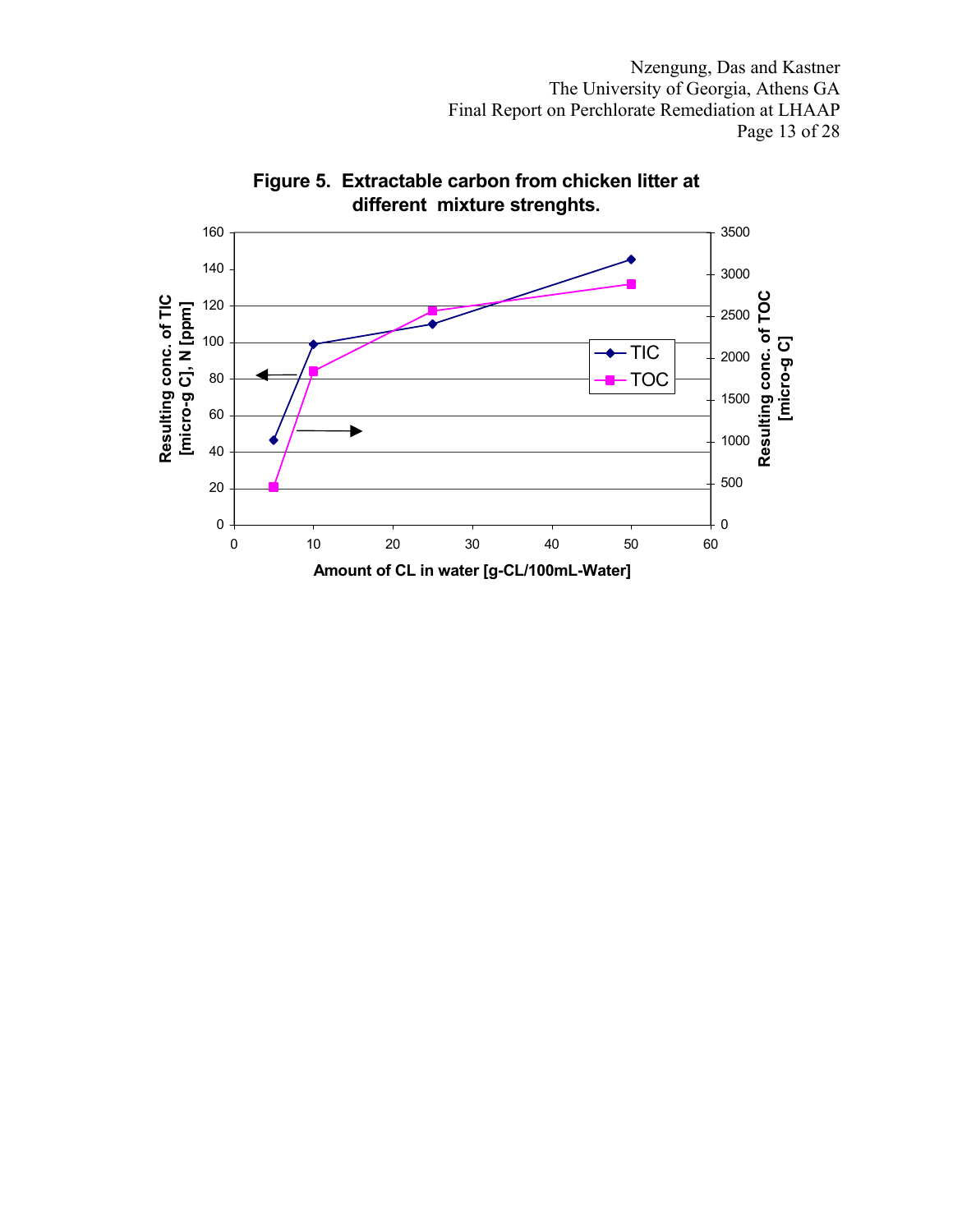# **IV. FIELD SCALE DEMONSTRATION OF PERCHLORATE REMEDIATION**

# **Objectives**

The primary purpose of this part of the project was to determine if sub-surface microbial communities would transform perchlorate, thus demonstrating the feasibility of performing insitu perchlorate remediation.

### **Pilot Scale Demonstration Procedures**

The pilot scale demonstration study was conducted at a former pilot scale wastewater treatment plant on the LHAAP site and consisted of six 15 x 9 ft treatment plots and an 18 x 18 ft control plot (Figures 6, 7).

Previous soil analysis indicated that perchlorate concentration ranged from 36,200 to 144,000  $\mu$ g/kg (0-2 ft). Perchlorate groundwater concentration was reported as 22,000  $\mu$ g/L in one well located at 150 ft from the selected location for the field study. Forty-two soil cores were obtained from the site to determine spatial distribution of perchlorate in the soil and other soil parameters (e.g., TOC). Based on these data, cells to receive carbon source addition were identified. Each cell was tilled to ∼12 inches and trenches were dug 24 inches deep to isolate each cell. An attempt to hydraulically isolate each cell was made by installing plastic liners vertically inside the trenches. Liners were hung from a metal frame grid that was installed between adjacent cells.

Solid carbon sources were added to each of the cells and mixed with the tilled soil (Figure 7), and ethanol was added with the water source. Water was added in two stages to saturate the soil down to 12 and then 24 inches. Water saturation was monitored using tensiometers installed at 12, 24, and 36 inches below land surface (Figure 8). Soil cores were periodically obtained at different depths for perchlorate analysis. In addition, oxidation-reduction potentials (ORP) were measured in multiple locations and depths in each cell. Each cell was covered during the incubation period.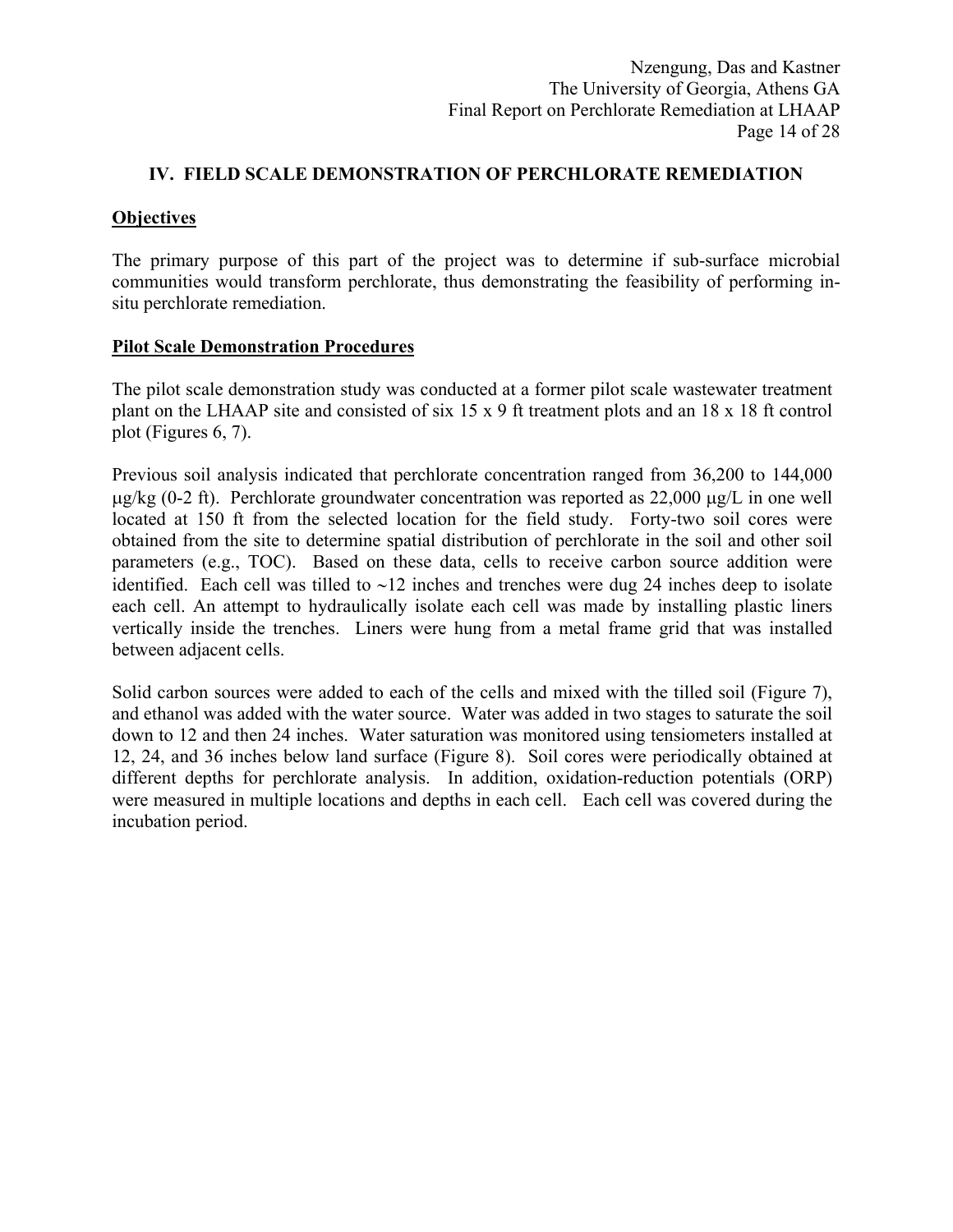| C1                                            | C <sub>2</sub>     |
|-----------------------------------------------|--------------------|
| $15 \times 9$ feet                            | $15x9$ feet        |
| Horse manure                                  | Horse manure       |
| C <sub>3</sub>                                | C <sub>4</sub>     |
| $15 \times 9$ feet                            | $15 x 9$ feet      |
| Chicken litter                                | Ethanol            |
| C <sub>5</sub>                                | C6                 |
| $15 \times 9$ feet                            | $15 \times 9$ feet |
| Ethanol                                       | Chicken litter     |
| Control [no amendment]<br>$18 \times 18$ feet |                    |

Figure 6. Schematic of the pilot scale demonstration test layout.

Figure 7. Photographic view of the pilot scale test layout immediately after addition of the liquid amendments.

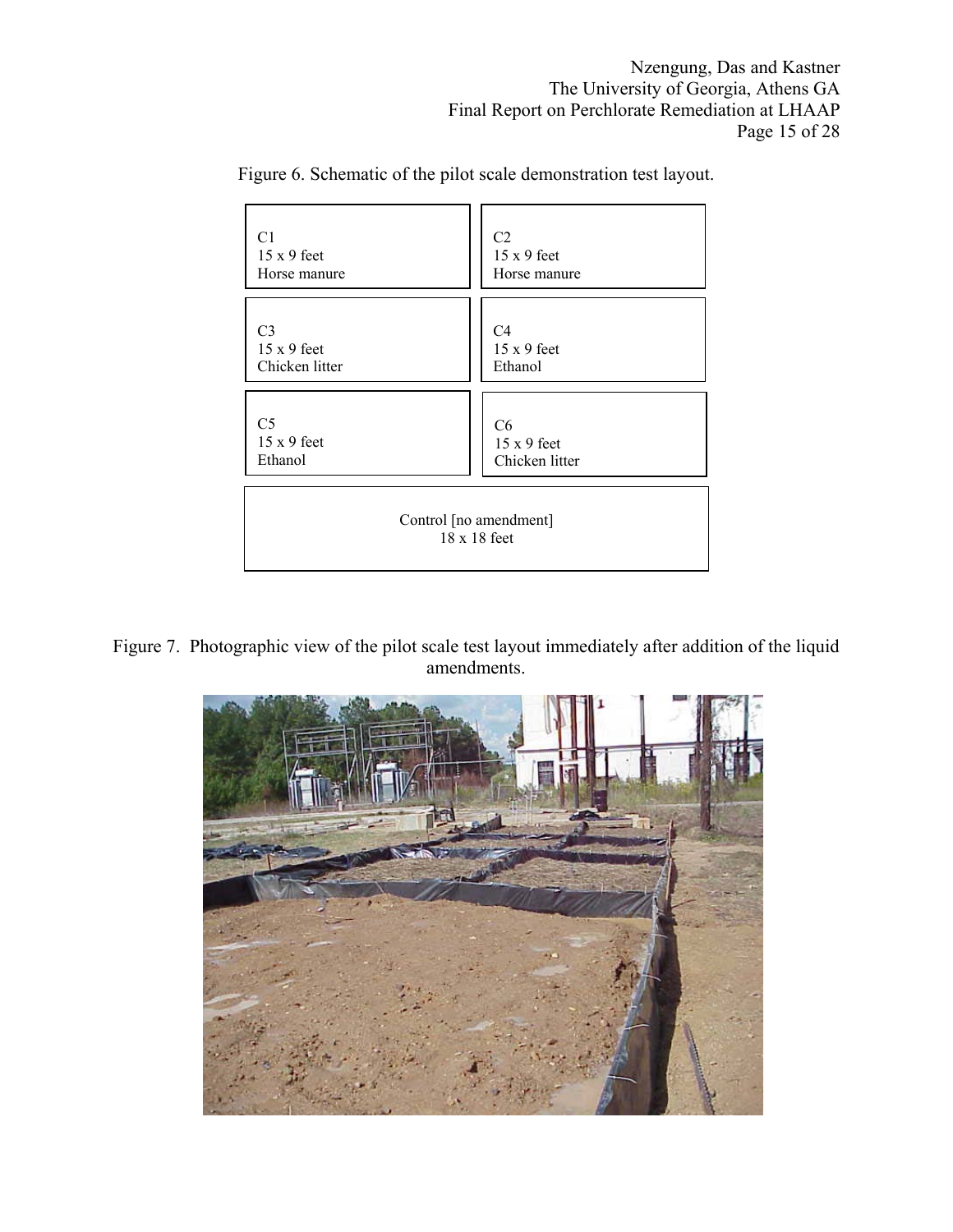Nzengung, Das and Kastner The University of Georgia, Athens GA Final Report on Perchlorate Remediation at LHAAP Page 16 of 28



Figure 8. Tensiometers installed in the pilot scale treatment plots.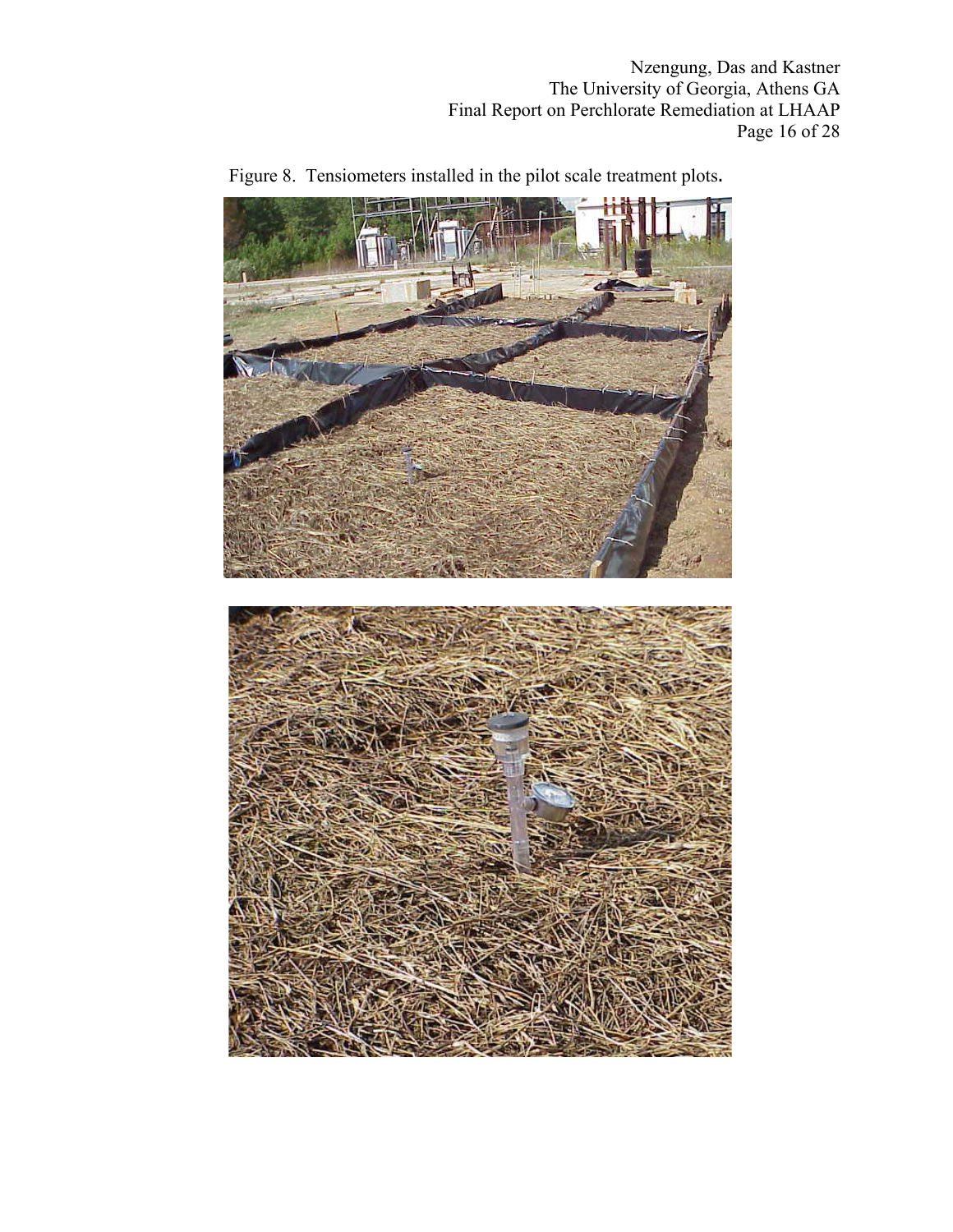Nzengung, Das and Kastner The University of Georgia, Athens GA Final Report on Perchlorate Remediation at LHAAP Page 17 of 28

# **RESULTS AND DISCUSSION**

The addition of external carbon sources biostimulated the reduction of perchlorate in the site soil within 2 to 5 days. In the batch studies, perchlorate levels were typically reduced from 25-35 ppm to 0-5 ppm depending on the carbon source (Figures 1-3). Time course data for laboratory bench scale studies conducted with methanol and chicken manure indicated that these carbon sources, gave the highest perchlorate transformation rates (Figure 9). Similar data were obtained for ethanol (data not shown here). Ethanol was chosen as a carbon source due to it ease of availability and its greater efficacy to stimulate perchlorate transformation than methanol (determined from comparative studies conducted with different concentrations of ethanol and methanol).

F

IGURE 9. Effect of methanol on the transformation of perchlorate in batch reactors using LHAAP site soil.

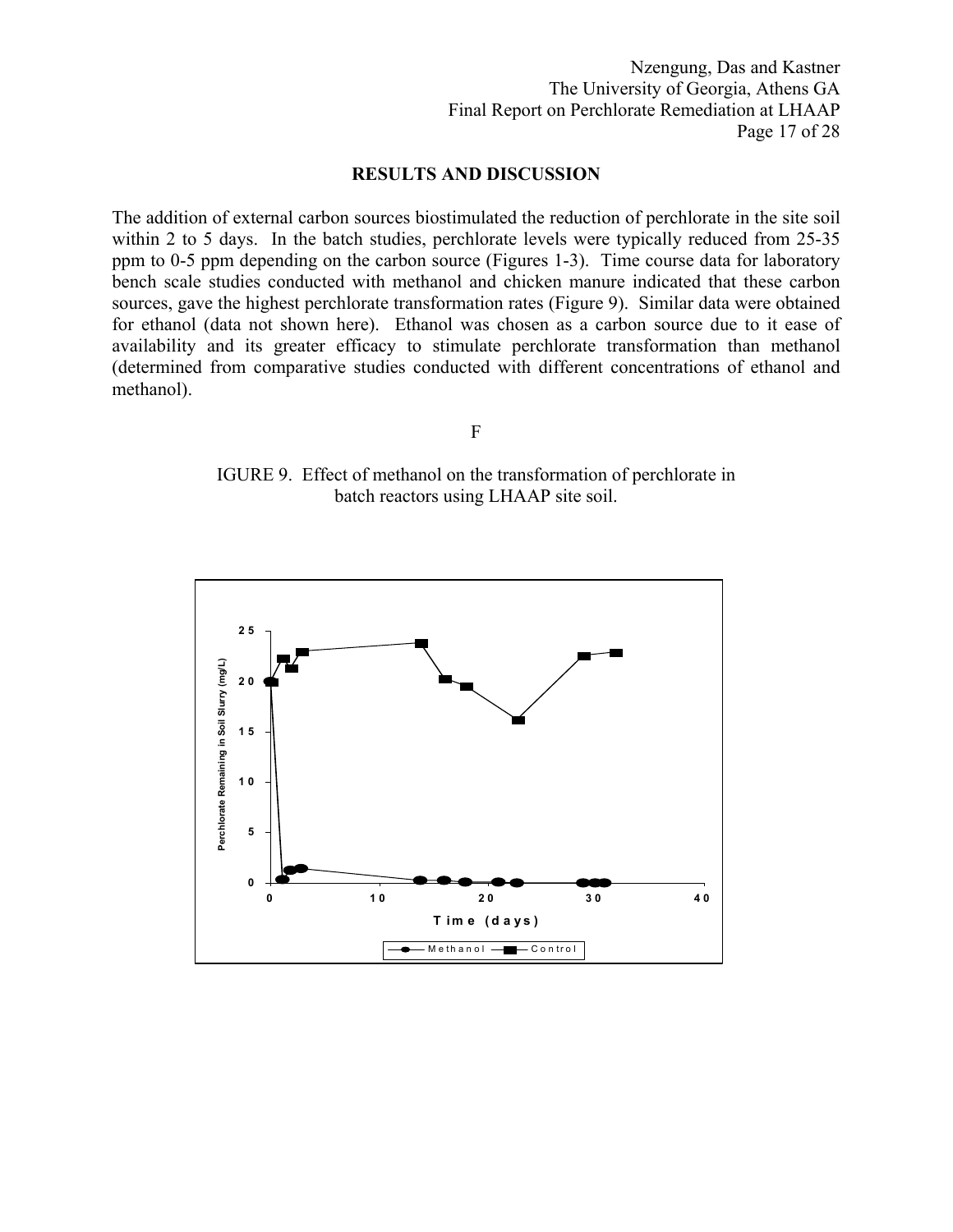Nzengung, Das and Kastner The University of Georgia, Athens GA Final Report on Perchlorate Remediation at LHAAP Page 18 of 28

The LHAAP site soils at the pilot study location are characterized as silty clay (Richards, 1965). Tensiometers installed at different depths confirmed saturation to 0.91 m (3 ft) bgs. Negative oxidation-reduction potential values (i.e., Eh values) were observed in treated cells, while positive values were observed in control cells. This indicates anaerobic conditions and high microbial activity in the cells that received amendments. After 3 winter months (November, December and January), the highest rate of perchlorate removal was observed at shallow depths. After 10 months, greater than 95% perchlorate removal was observed in shallow, medium and bottom layers of the wettest cells (cells # 4 and 6). (See Table 6 and Figures 10 and 11). The complete removal of perchlorate in the relatively less saturated plots occurred mostly at shallow depths (1- 2ft). A statistical analysis of the pilot study using SAS System 8.2 confirmed the following order of effectiveness:

Horse biosolids **>** Ethanol **>** Chicken biosolids **>** Control.

The removal of perchlorate from the silty clay LHAAP soils and sediments was influenced by the following two factors:

- 1. The length of time over which the cells remained saturated within the treatment depth of 0-0.91 m  $(0-3$  ft).
- 2. The form in which the carbon source was applied: solid vs. liquid.

It was observed that while ponded water in treated cells had no detectable concentrations of perchlorate, the ponded water in the control cell showed the presence of perchlorate. This suggested that optimum conditions for biodegradation of perchlorate were not created in the control cell. Based on the HYDRUS-2D model and monitoring wells installed up gradient and down gradient of the treated cell, it was evident that the transport of perchlorate to groundwater was not likely. Therefore, the observed decrease in perchlorate concentration in the control cell was attributed mainly to the redistribution of perchlorate within the cell and not to biodegradation.

Some perchlorate transport is indicated in the top section of the plots (0-12") due to the measured loss of perchlorate in the control (Figure 11). However, biodegradation of perchlorate is indicated due to the complete exhaustion of perchlorate in the soil treated with ethanol and chicken manure at depths of 24 and 36 inches, relative to a constant perchlorate concentration observed in the control cell at these depths. The results of this pilot study demonstrate that perchlorate-contaminated soils can be treated in a cost-effective manner by employing the techniques we have developed to deliver nutrient amendments to desired depths.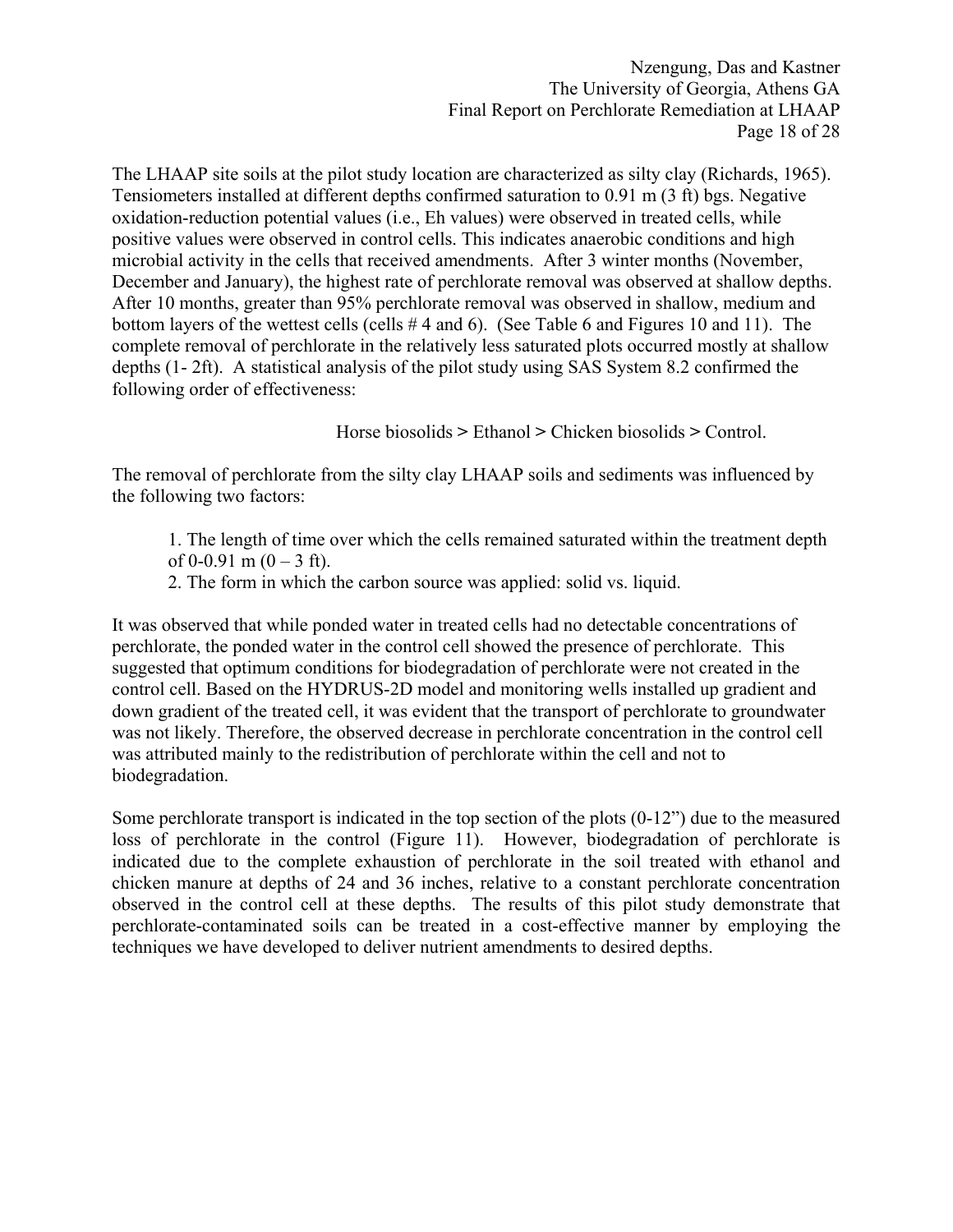Nzengung, Das and Kastner The University of Georgia, Athens GA Final Report on Perchlorate Remediation at LHAAP Page 19 of 28



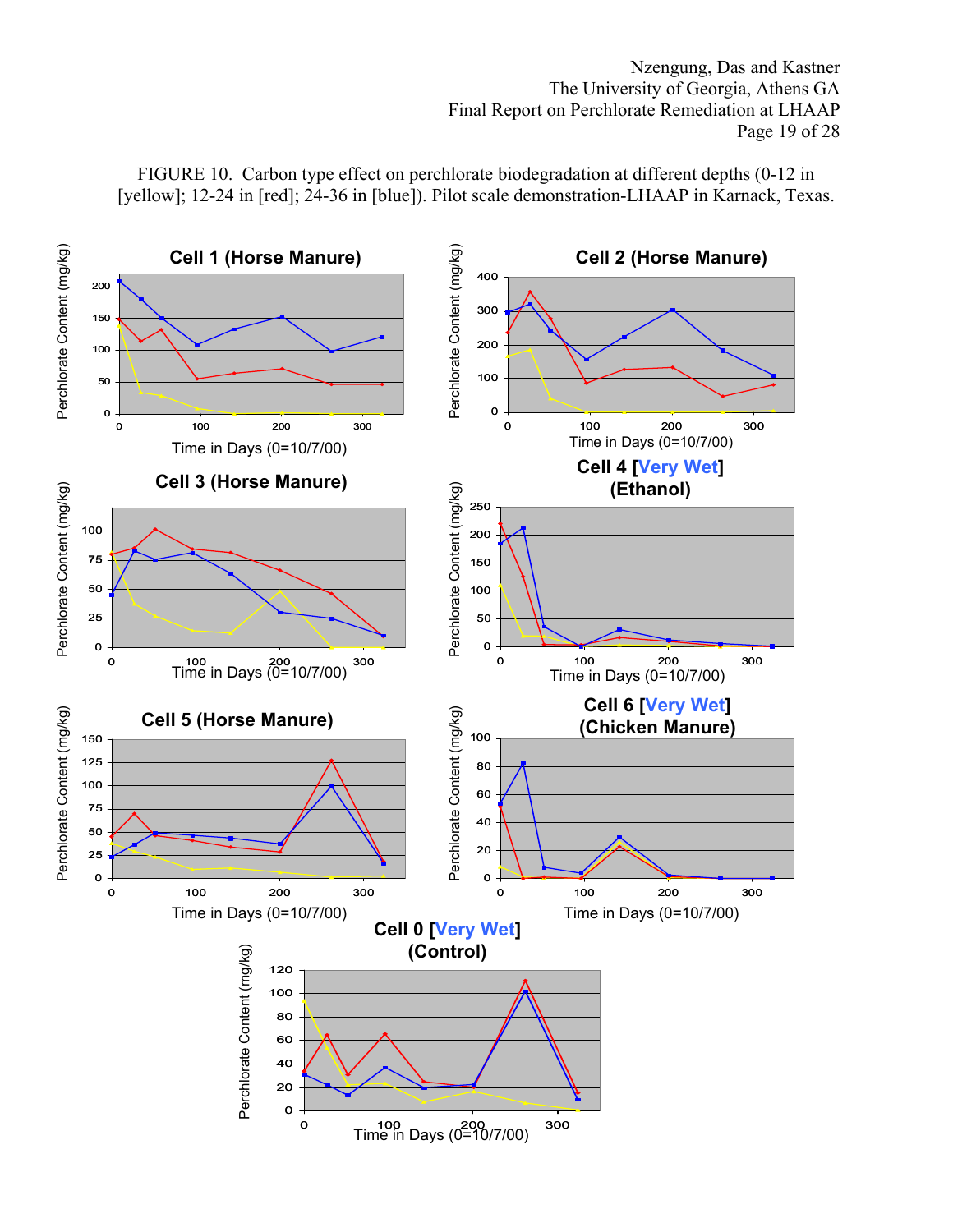Nzengung, Das and Kastner The University of Georgia, Athens GA Final Report on Perchlorate Remediation at LHAAP Page 20 of 28

| 138.2             | 165.1          |  | <b>BDL</b>                         | 4.1            |             |  |
|-------------------|----------------|--|------------------------------------|----------------|-------------|--|
| 148.6             | 235.8          |  | 46.2                               | 80.1           |             |  |
| 208.3             | 295.3          |  | 121.1                              | 109.4          |             |  |
| <b>Horse</b>      | <b>Horse</b>   |  | <b>Horse</b>                       | <b>Horse</b>   |             |  |
| 81.7              | 110.5          |  | <b>BDL</b>                         | <b>BDL</b>     | <b>Very</b> |  |
| 79.9              | 220.2          |  | 9.1                                | <b>BDL</b>     |             |  |
| 45.1              | 184.5          |  | 10.1                               | 0.5            | <b>Wet</b>  |  |
| <b>Chicken</b>    | <b>Ethanol</b> |  | <b>Chicken</b>                     | <b>Ethanol</b> |             |  |
| 37.8              | 8.4            |  | 2.2                                | <b>BDL</b>     | <b>Very</b> |  |
| 44.7              | 51.0           |  | 18.1                               | <b>BDL</b>     |             |  |
| 22.9              | 53.5           |  | 16.1                               | <b>BDL</b>     | <b>Wet</b>  |  |
| <b>Ethanol</b>    | <b>Chicken</b> |  | <b>Ethanol</b>                     | <b>Chicken</b> |             |  |
| 93.6              |                |  | $**$                               | 0.6            |             |  |
| 33.5              |                |  |                                    | 15.0           |             |  |
| 31.0              |                |  | <b>Very</b>                        | 9.3            | <b>Very</b> |  |
| <b>Control</b>    |                |  | <b>Wet</b>                         | <b>Control</b> | <b>Wet</b>  |  |
| Initial-10/7/2000 |                |  | 8/27/01                            |                |             |  |
|                   |                |  | <b>BDL = Below Detection Limit</b> |                |             |  |

Figure 11. Baseline and final perchlorate concentrations after 10 months of treatment. Three values indicate measurements at the top, middle and bottom layers in depth.

\*\* At the termination of the study a more even distribution of perchlorate was observed in the control but not in the treated cells.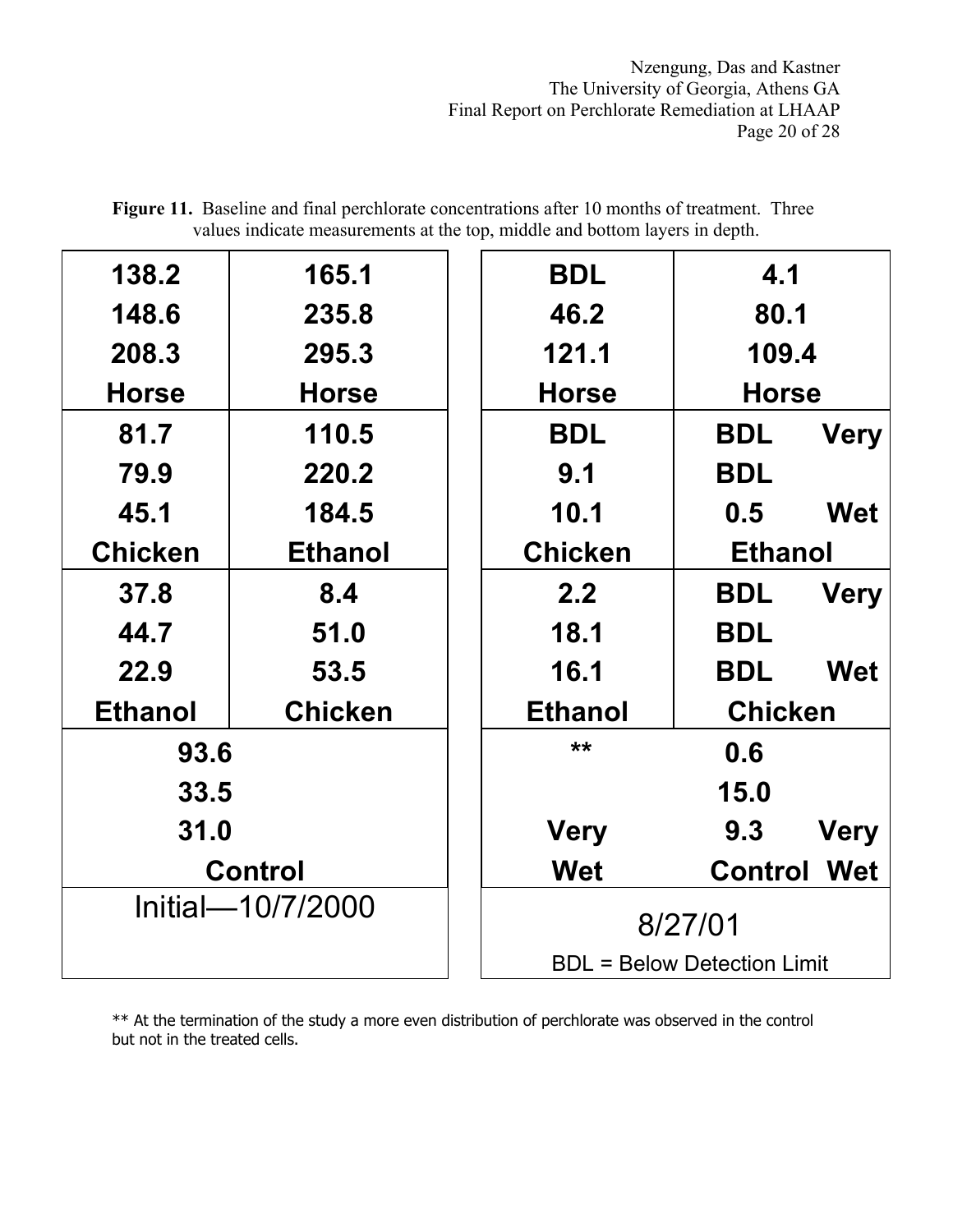Nzengung, Das and Kastner The University of Georgia, Athens GA Final Report on Perchlorate Remediation at LHAAP Page 21 of 28



Figure 12 [A, and B] . Mass removal from different layers within the pilot test plots over the test period of 120-days.

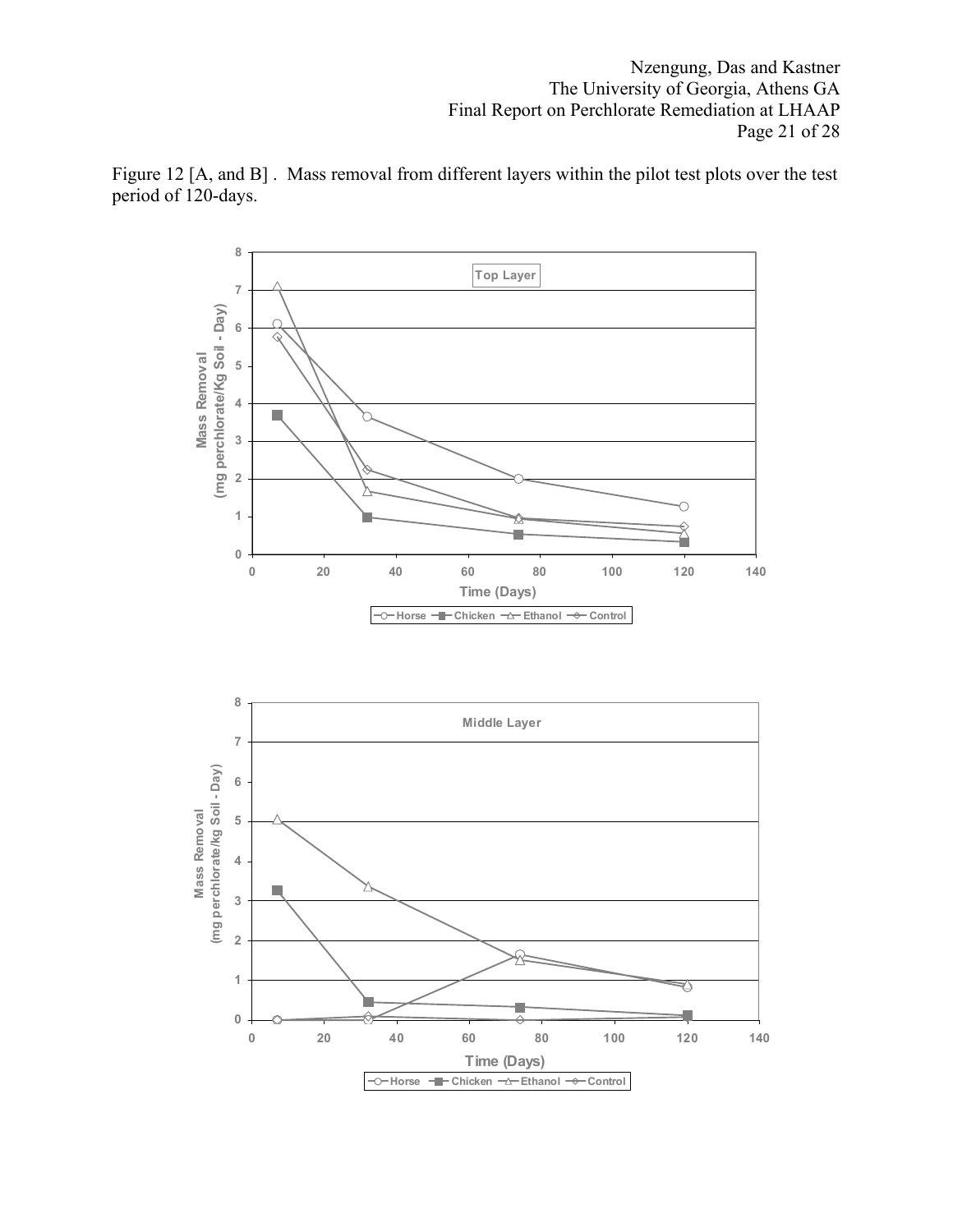Nzengung, Das and Kastner The University of Georgia, Athens GA Final Report on Perchlorate Remediation at LHAAP Page 22 of 28





Figures 12 [A-C] indicate the kinetics of reduction over the 120-day duration of monitoring. In the top and middle layers, significant reduction in concentration is seen at the start of the test period. In contrast, in the bottom layer the rate of perchlorate removal [mg/kg/day] was low initially and then increased around the  $30<sup>th</sup>$  day. This could be a result of the time required for organic carbon to reach that layer. In the initial stages, the carbon is consumed in the upper layers. Towards the  $30<sup>th</sup>$  day, the organic carbon utilization in the upper layers has decreased, thus allowing carbon to reach the bottom layer.

Unlike the bench scale test, where chicken manure was the most effective amendment, in field tests, horse manure followed by ethanol were the most effective. One reason for this may be that that ethanol was able to disperse more easily into the soil and transport to lower layers. The manures tested were high in particulates and this could have clogged the soil pores initially, restricting organic carbon transport and biodegradation at depth. This issue needs to be addressed before further full-scale implementation.

**<sup>\*\*</sup> control had a the smallest and very uneven distribution of perchlorate at start of study**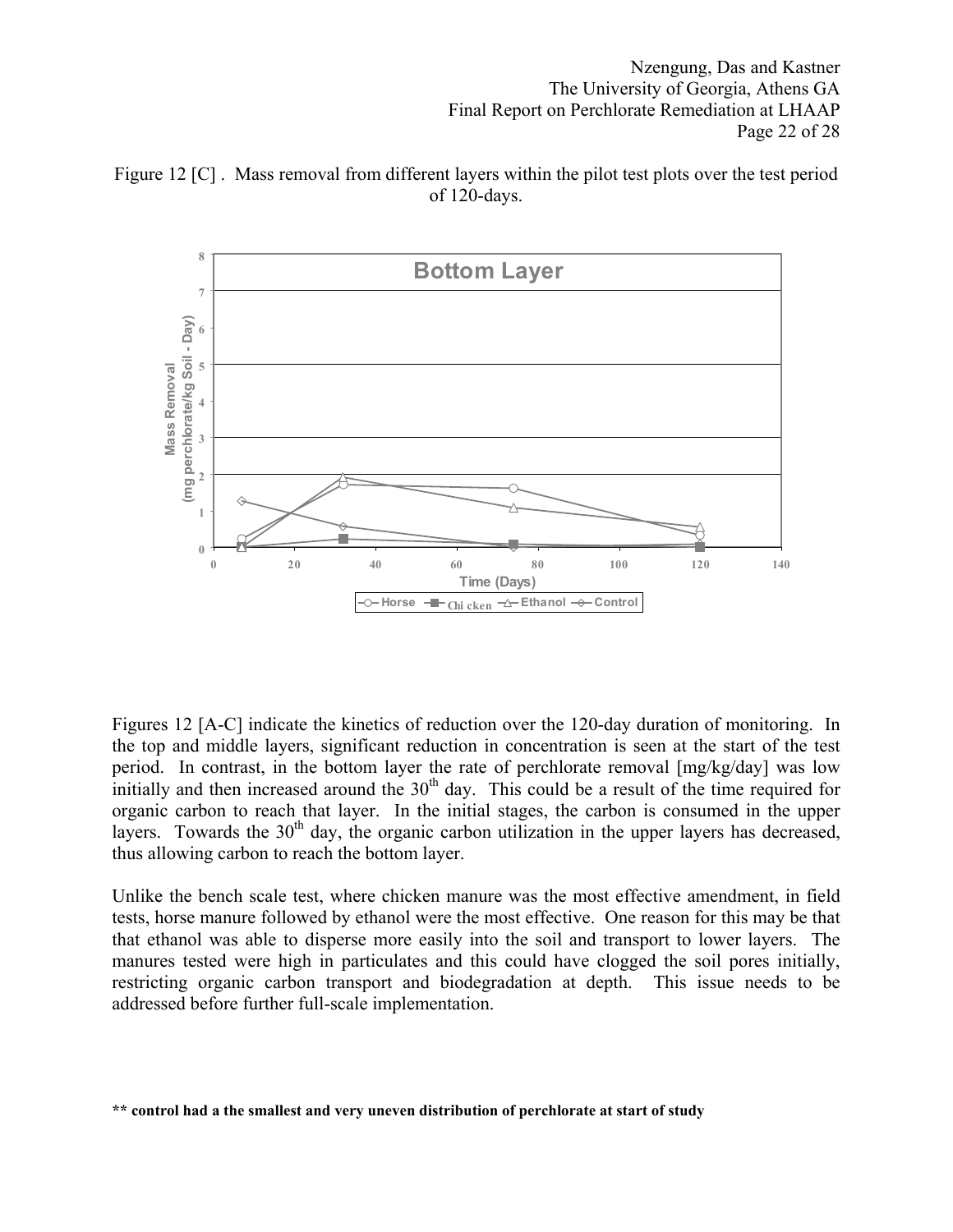|                                   |                       | Plot ID Carbon Source Percent (%) Perchlorate Removed from |                            |      |  |  |  |
|-----------------------------------|-----------------------|------------------------------------------------------------|----------------------------|------|--|--|--|
|                                   |                       | <b>Top layer</b>                                           | <b>Middle layer Bottom</b> |      |  |  |  |
| $\vert$ 1                         | <b>Horse manure</b>   | 100                                                        | 68.9                       | 41.9 |  |  |  |
| $\vert$ 2                         | <b>Horse manure</b>   | 97.5                                                       | 65.9                       | 62.9 |  |  |  |
| 3                                 | <b>Chicken manure</b> | 100                                                        | 88.6                       | 77.6 |  |  |  |
| 4<br><b>Very Wet</b>              | <b>Ethanol</b>        | 100                                                        | 100                        | 99.7 |  |  |  |
| $\vert 5 \vert$                   | <b>Ethanol</b>        | 94.3                                                       | 59.5                       | 28.8 |  |  |  |
| $\overline{6}$<br><b>Very Wet</b> | <b>Chicken manure</b> | 100                                                        | 100                        | 100  |  |  |  |
| Control<br><b>Very Wet</b>        | <b>None</b>           | $99.4**$                                                   | 55.1                       | 69.8 |  |  |  |

Table 6: Percent removal of perchlorate at different depths.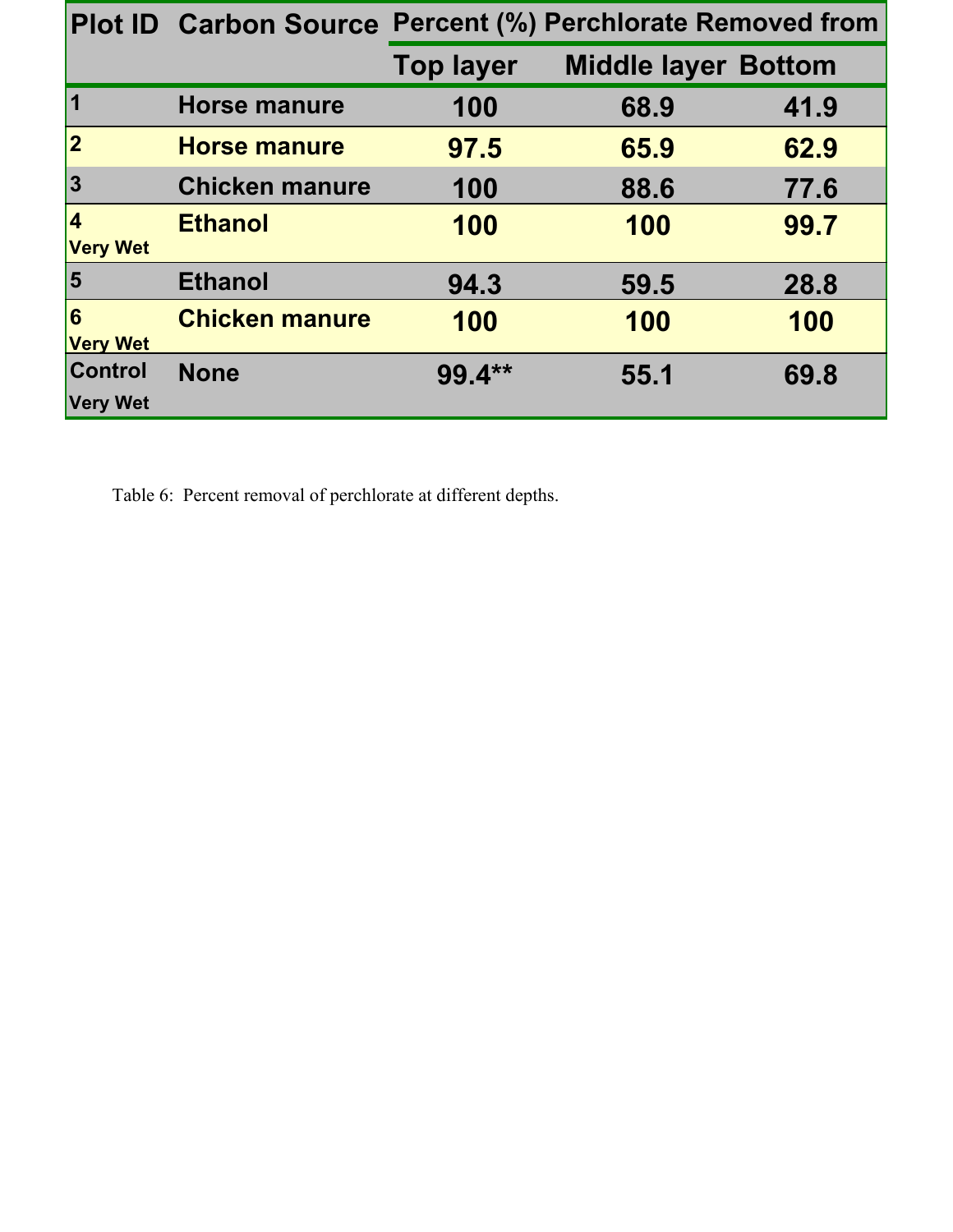Nzengung, Das and Kastner The University of Georgia, Athens GA Final Report on Perchlorate Remediation at LHAAP Page 24 of 28

### **V. OTHER RELATED WORK**

### **MODELING**

HYDRUS-2D was used to model water and solute transport, and perchlorate biodegradation in the vadose zone (Simunek et al., 1999). The flow equation utilized in this model is a twodimensional variably saturated form of the Richard's Equation.

Model parameters were estimated in the following manner. A Guelph permeameter was used to determine the in-situ saturated hydraulic conductivities of the soils beneath the pilot scale location. Soil samples were collected and transported to the University of Georgia. These soil samples were utilized to further refine the saturated hydraulic conductivities using falling head permeameter methods (Lambe, 1951). Other soil samples were used to determine the water retention curves for each of the soil horizons using Tempe cells. The relationship of pressure  $(\psi)$ versus volumetric soil moisture content (θ) and hydraulic conductivity  $(K<sub>u</sub>)$  necessary to solve the flow and transport equations were determined from the water retention curves for each soil sample using Tempe cells (Richards, 1965). The soil samples were also used to determine size fraction, cation exchange capacity, bulk density, porosity, and percent organic carbon. Biodegradation rate constants were estimated from the batch treatability studies and  $K_d$  values for perchlorate and the carbon sources determined via batch partition studies.

# **VI. DETERMINATION OF PARTITION COFFECIENT OF ETHANOL WITH LHAAP SOILS.**

In order to determine the partition coefficient of ethanol with the LHAAP soil, a series of column studies were conducted. The evaluated transport behavior of ethanol could be used in modeling transport before further full-scale remediation. In addition, the partition coefficient can be used to directly estimate the amount of organic carbon that would be transported to defined depths based on application rates. These data and parameters would serve as design parameters when developing full-scale remediation strategies for several hundred acres.

Figures 13 and 14 show the adsorption and desorption curves for ethanol being supplied to a column of LHAAP soil. It is evident that even at very low infiltration rates, within a period of 3 to 4 days, the outlet concentration equals the inlet concentration. This indicates that the soil has very low capacity to hold organic carbon. This proposition is supported by the partition coefficient experiment (Figure 15). The calculated value of  $K_d$  based on these data is 3.1X10<sup>-5</sup> L/kg (0.03 mL-Carbon/kg-Soil). This value appears to be much smaller than originally anticipated. Further work to evaluate the consistency and accuracy of these measurements is required.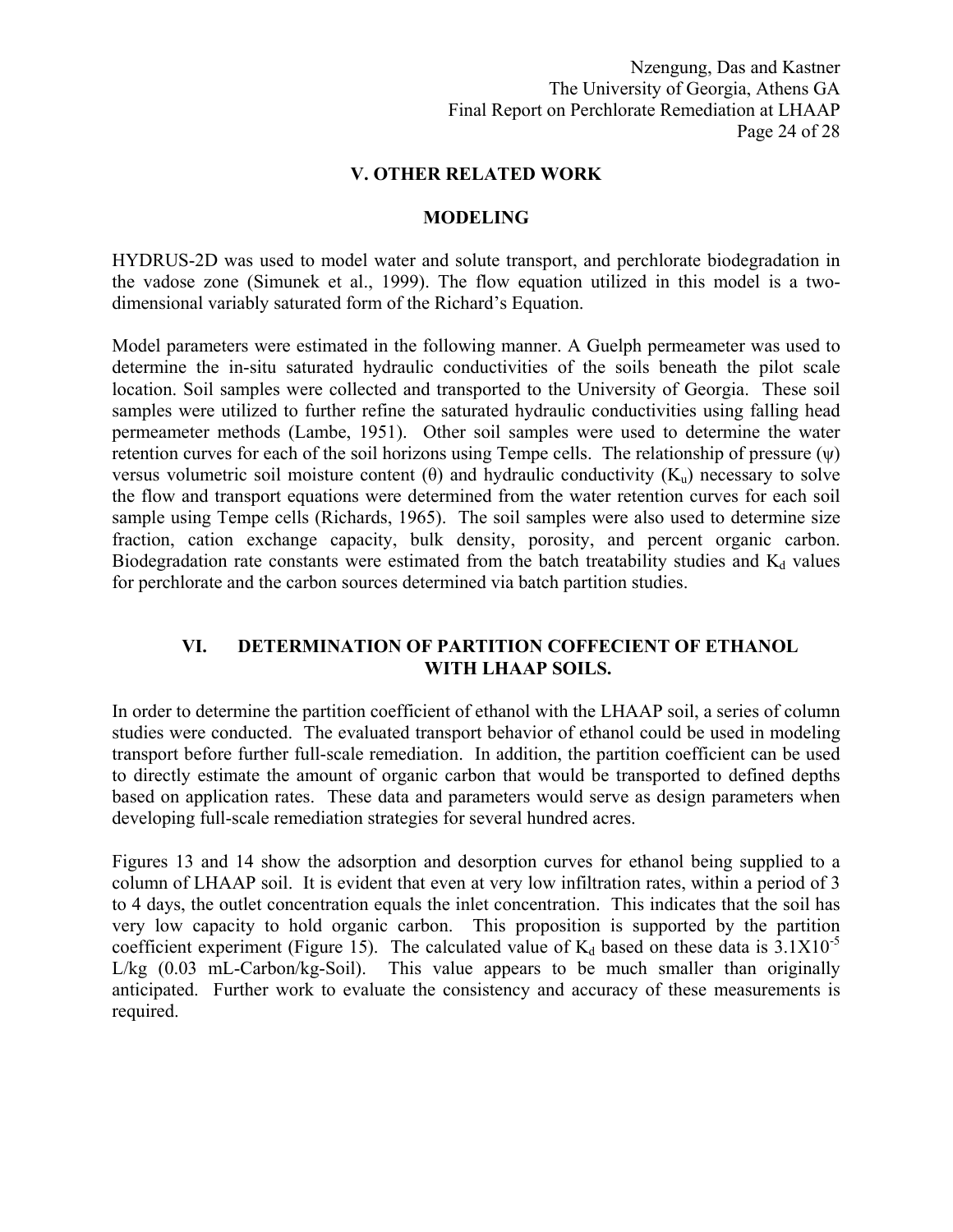Nzengung, Das and Kastner The University of Georgia, Athens GA Final Report on Perchlorate Remediation at LHAAP Page 25 of 28



Figure 13. Breakthrough curve of ethanol transport through a column of LHAAP soil. Inlet concentration of ethanol was 16 mg/L.

Figure 14. Breakthrough curve [Desorption] of ethanol transport through a column of LHAAP soil

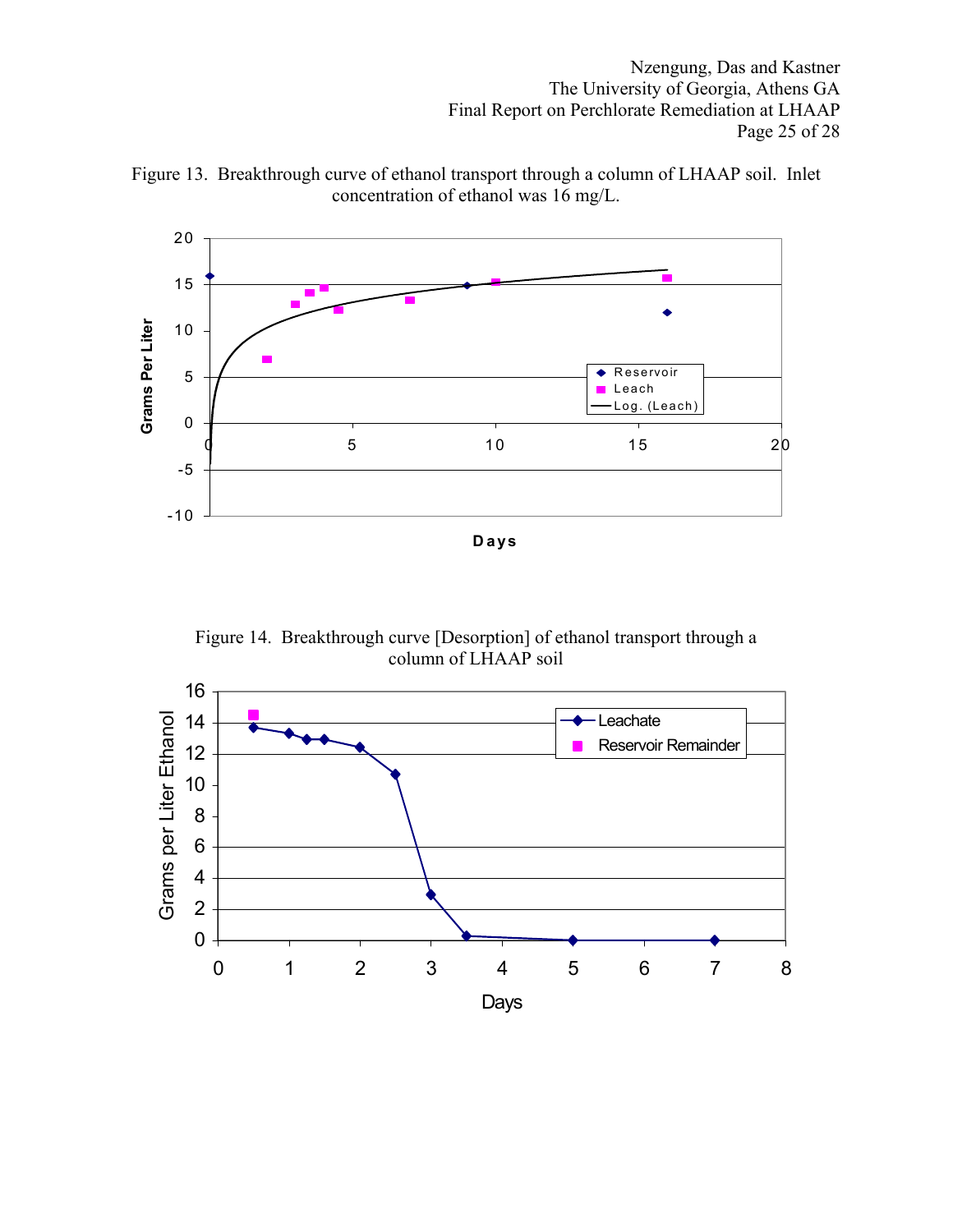Nzengung, Das and Kastner The University of Georgia, Athens GA Final Report on Perchlorate Remediation at LHAAP Page 26 of 28





If, however, the results of these tests (Figure 15) were correct, then the strategy of supplying a continuous stream of very low concentration carbon would be required. If excess carbon is supplied, the soil's inability to absorb it will lead to lower efficiency of the system.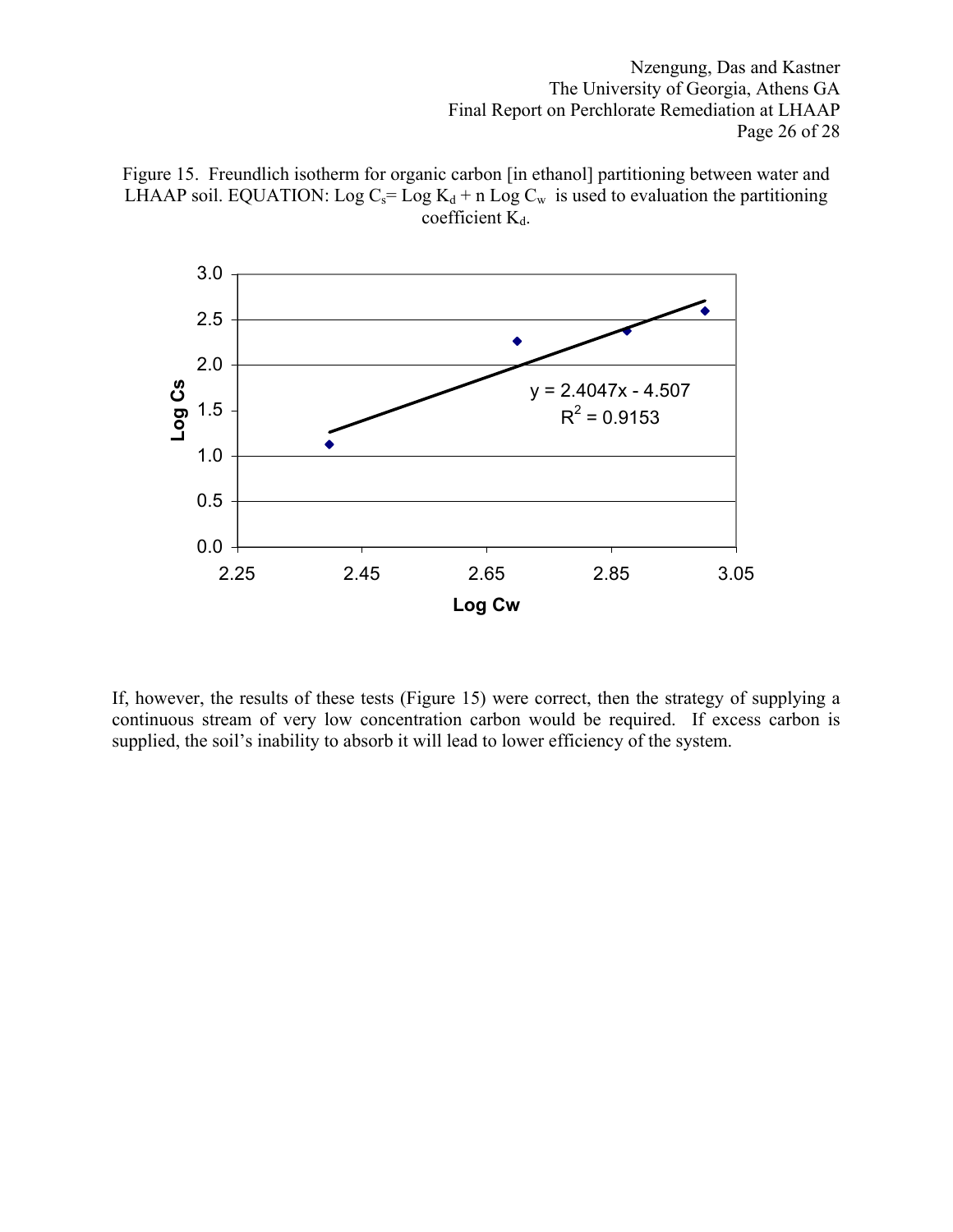# **VII. SOIL EXTRACTION AND ANALYSIS PROCEDURES**

In general, for each soil sample analyzed, six 10 g portions were weighed and placed into six extraction containers. The soil was extracted several times by homogenizing for 10 min with 100 mL of solution in a tissue homogenizer. For soils rich in organic matter (10% by weight), most of the sorbed perchlorate was desorbed using 10 mM NaOH solution. On average, three extractions were needed to completely extract the extractable perchlorate from most soils. Perchlorate is very soluble in water and does not sorb strongly to soils.

Slurry samples were sonicated for 30 minutes and allowed to cool to room temperature. The extract was separated from the aqueous-soil phase by centrifugation at 20,000 RPM for 30 minutes. The supernatant from the centrifuged samples was passed through a cartridge of prewashed activated alumina and 0.2 um Gelman Acrodisk ion membranes (Fisher Scientific, Fairlawn, NJ). These original extracts were diluted as needed before analysis by IC.

The extraction of sample and control soil samples was necessary to further verify the QA/QC of the method. Control soils would not have been exposed to perchlorate at any stage of the process. The method was validated earlier by extraction of sample and control soils dosed with  $36^{\circ}$ ClO<sub>4</sub><sup>1</sup>- used in controlled greenhouse tests. This information was used for mass balance determination and in previous greenhouse tests, we have achieved recoveries of >92%.

# **VIII. PERCHLORATE MEASUREMENT PROCEDURES**

Perchlorate concentration measurements in this project were conducted on water extracts using a Dionex 500 Ion Chromatograph with Conductivity Detector  $[IONPAC^{\circledast} AG11]$  guard column (4) x 50 mm) and IONPAC<sup>®</sup> AS 11 analytical column (4 x 250 mm)] IONPAC<sup>®</sup> AS 16 guard column (4 x 50 mm) and IONPAC<sup>®</sup> AS 16 analytical column (4 x 250 mm)

The IC is equipped with a Dionex AI-450 Chromatography Automation System and the Advanced Computer Interface Module (ACI). It has an autosampler with a holding capacity of sixty 5-mL vials. Sample injection volume of 25  $\mu$ L was used for high perchlorate concentrations (ppm) or 500 uL for low concentrations (ppb). Both an IONPAC<sup>®</sup> AG16 guard column (4 x 50) mm) and IONPAC<sup>®</sup> AS 16 analytical column (4 x 250 mm) was used.

The analytical conditions developed by Dionex Corporation for analysis of low concentrations of perchlorate in drinking water and ground water by Ion Chromatography was followed. Flow rate of eluent was 1 mL/min. 50 mM NaOH solution was used for the perchlorate ion measurement. The working perchlorate concentration range will be 80-1000 ppb and the conductivity was maintained at less than  $0.3 \mu S$ . The detection limit for perchlorate for the above method was 2 µg/L. The run time for this method was 15 minutes. Deionized water (resistance of 18.0 - 18.2 MΩ-CM) was used as a system blank sample to establish the baseline and to confirm the lack of